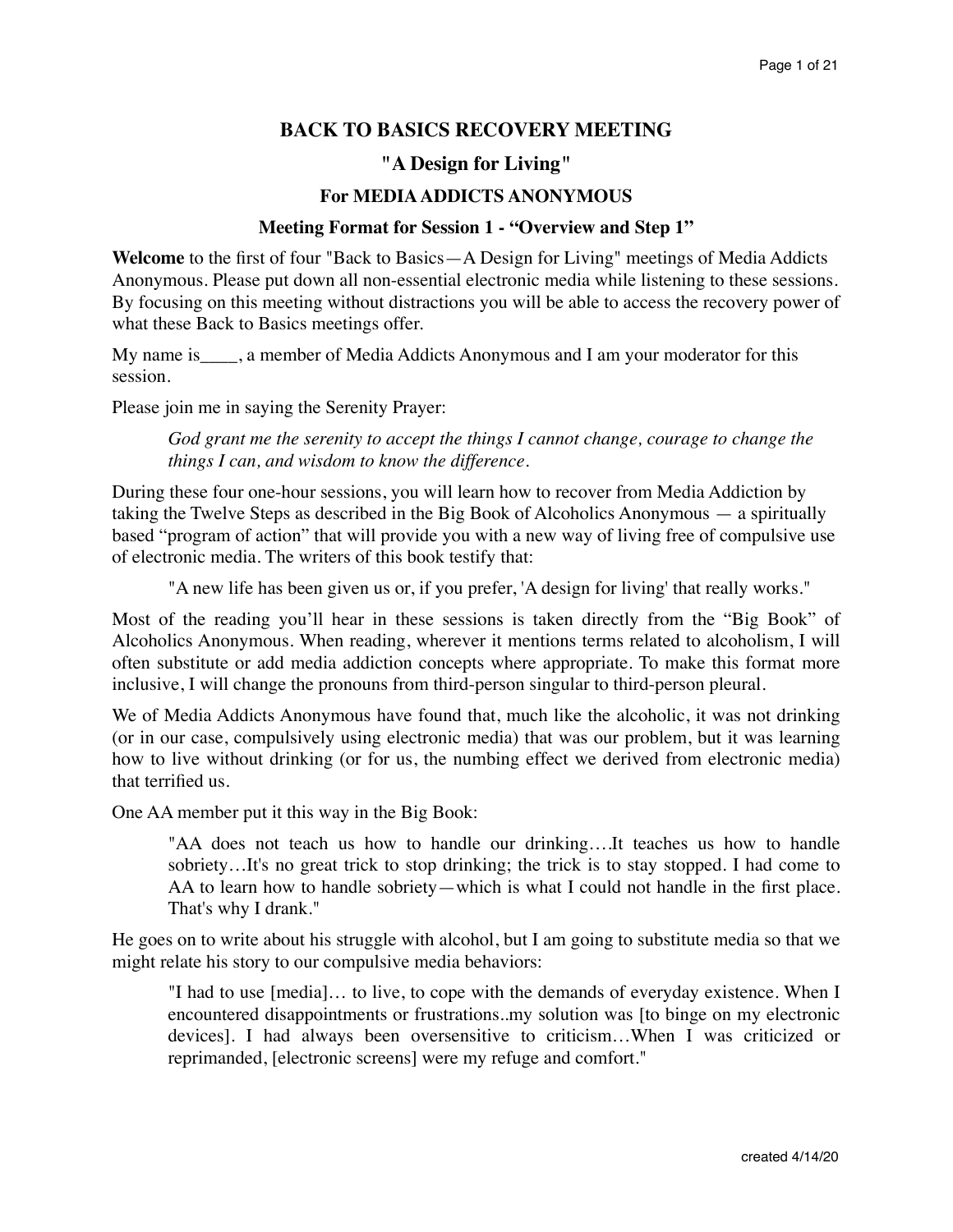"When I was faced with a special challenge or social event…I had to fortify myself with a couple of [videos, social media posts, shopping, gaming etc.] Too often, I would overdo it…"

"Above all, I was suffering inner pain because my performance and my accomplishments in life failed to live up to my own expectations of myself. I had to anesthetize that pain with [electronic media]. Of course, the more I [binged], the more unrealistic my expectations became and the poorer my performance…So the need to get [drunk on media] grew still greater."

The ultimate goal of these four sessions is to give you "a design for living." A way to create a life that is satisfying and useful. One early AA member wrote:

> "…The moment I made up my mind to go through with [this] process, I had the curious feeling that my alcoholic [or for us media addiction] condition was relieved, as in fact it proved to be. Quite as important was the discovery that spiritual principles would solve all my problems. I have since been brought into a way of living infinitely more satisfying and…more useful than the life I lived before. My old manner of life was by no means a bad one, but I would not exchange its best movements for the worst I have now. I would not go back to it even if I could."

So the goal of these sessions is to recover from compulsively using media and acquire the timetested principles that will give us a life second to none. If that is something you are looking for you have come to the right place. Let's get started…

## **Session #1 — Overview and Step One**

There was a period in the history of Alcoholics Anonymous when the program produced an estimated 75 percent recovery rate from alcoholism. This was unheard of at the time. The phenomenal success rate of the early AA members was due to a simple format that was used in those days to enable beginners to take all 12 steps in 4 meetings. This format could be used right away, even before a member had a sponsor. It enabled them to quickly receive the help they needed via a life-changing spiritual awakening. Later, once they found a long-term sponsor, they would go through the Steps in greater detail. Back then, if you had a drinking problem, you could telephone Alcoholics Anonymous for help and AA would respond by sending two people out to see you. Here is what these ex-problem drinkers would do for the person suffering:

- They would talk about their personal experiences with alcohol and how they found a way out
- They would tell the newcomer that, as part of their recovery, they try to be of service to others
- The newcomer would be assigned a sponsor whose responsibility it is to accompany the newcomer to Alcoholics Anonymous Beginner's Meetings
- The newcomer would then take all Twelve Steps in one month.
- The new comer's life changes, and the desire to drink leaves them. Many never drank again.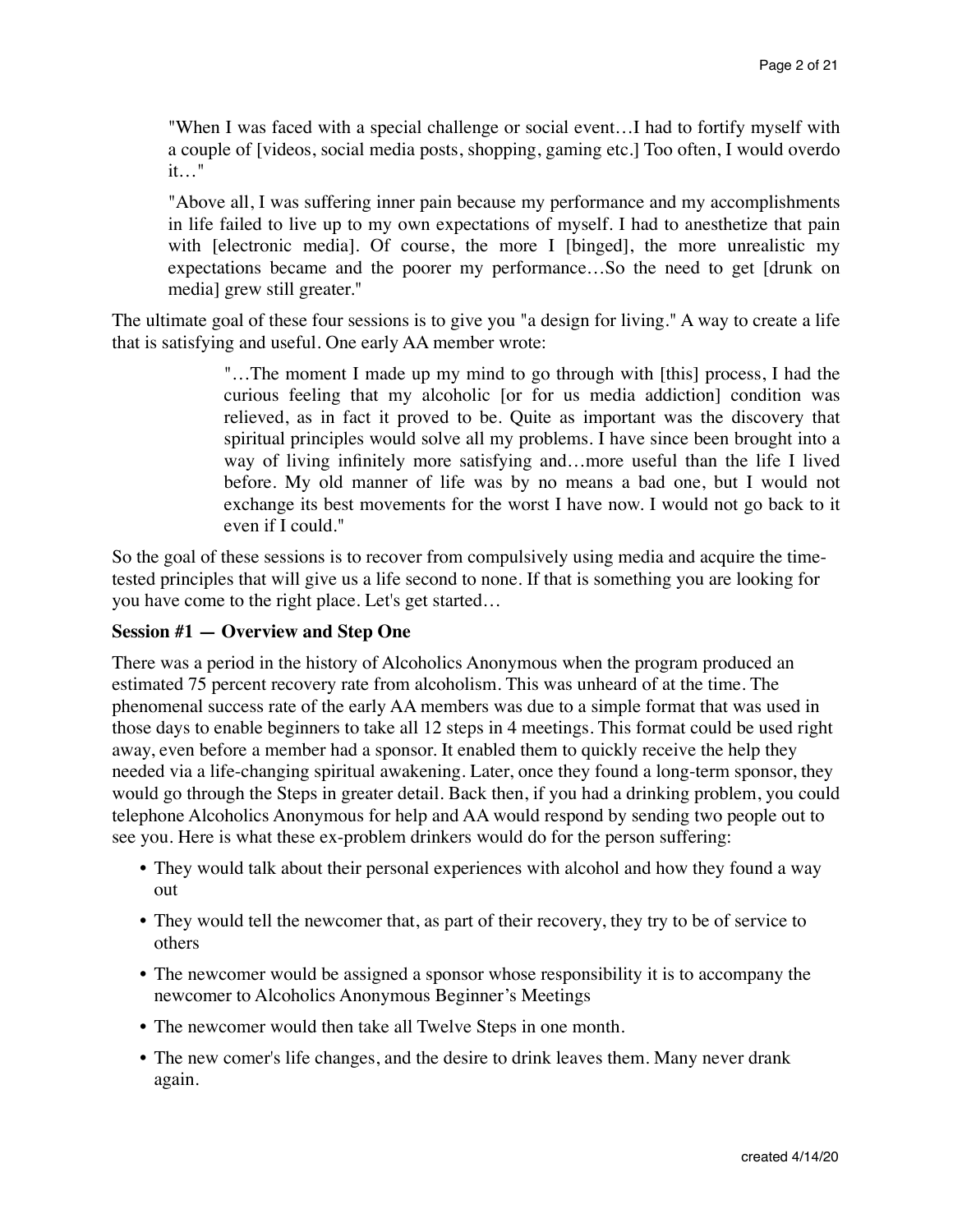Sounds incredibly simple doesn't it? Well, it was simple and it worked! AA's remarkable recovery rate during the 1940s was due, in large part, to these four Back to Basics Meetings. For many thousands of alcoholics, the Beginner's Meetings became "the foundation stone of their recovery."

The book we are reading from is our textbook for recovery. This is the only book we will use during these sessions, except for an occasional reference to an AA pamphlet, newsletter article, or source material used to write the Big Book, and one other article by a psychologist about media addiction.

We begin this session by reading a statement from the Big Book of Alcoholics Anonymous.

"We are not an organization in the conventional sense of the word. There are no fees or dues whatsoever. The only requirement for membership is an honest desire to stop drinking (or stop compulsively using media). We are not allied with any particular faith, sect or denomination, nor do we oppose anyone. We simply wish to be helpful to those who are afflicted."

What we have just read sums up the 12 Step fellowships quite well. We are not a religion and we don't get involved in politics, psychology or medicine. As the title of the book implies, we are an anonymous society. You can be assured we will protect your anonymity at this and any other 12 step meeting. We ask that you do the same for us and for everyone else who is here.

The "Big Book" was first published in April 1939. It was written by several of the first 100 men to recover from alcoholism. Since then, alcoholics and addicts of all kinds have used this book as a program of recovery. We in Media Addicts Anonymous are here to pass on the AA program as written and practiced by the early members so that you too can recover from media addiction.

These type of Beginners' Meetings began in the early 1940's when AA started growing so rapidly it became impossible for the older members to individually take new prospects through the Steps. The sessions were formalized in a September 1944 pamphlet titled *Alcoholics Anonymous – An Interpretation of our Twelve Steps*, published by the Washington, D.C. Group. The preface to the pamphlet contains the following:

"These meetings are held for the purpose of acquainting both the old and new members with the 12 steps upon which our program is based."

"So that all twelve steps may be covered in a minimum amount of time, they are divided into four classifications, and one [session] will be devoted to each of the four subdivisions."

Our purpose for these four sessions are to provide a safe, structured environment where participants learn the principles of recovery, take the Twelve Steps, and have a life-changing spiritual experience.

In order for this process to work for Media Addicts, each participant must be matched up with another recovering member who is willing to be their Sponsor or Sharing Partner through the four one-hour sessions.

So that you will better understand what is expected of you, we are going to explain some of the guidelines for these sessions: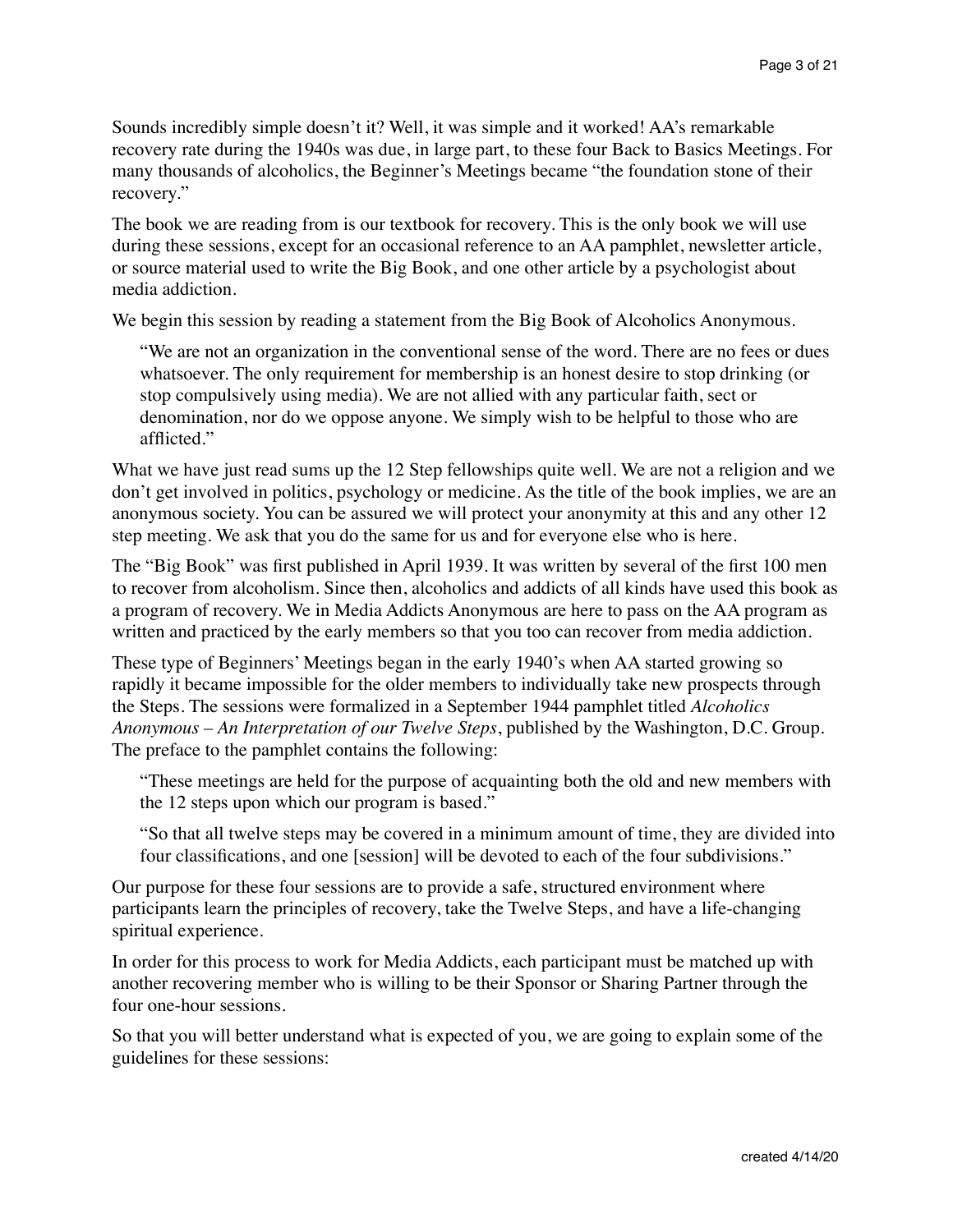- 1. Your primary obligation is to listen to or read all four sessions with your sponsor or sharing partner. You may listen to them together or on your own.
- 2. We will read the appropriate parts of the "Big Book" to you, specifically those passages that relate to taking the 12 Steps. We will guide you through all 12 Steps as written by the "Big Book" authors. Please follow their directions, as we read them to you, and you will recover from media addiction.
- 3. Find a Sharing Partner or Sponsor to work with as you go through the steps. Contact them often to get support and give support. We find that daily contact is important to keep on track, especially in the beginning of recovery.
- 4. After the 2nd session, plan to spend about an hour or two on the phone with your Sharing Partner listening to his or her Fourth Step and then sharing your own. If you have a sponsor, you will schedule a time to have them listen to your 4th step.

This is a **WE** program. We attend the Beginners' Meetings together, we read the "Big Book" together, we take the Steps together, and we recover together.

Our reading on Step 1 today will be taken from the first 60 pages of the Big Book of Alcoholics anonymous. We encourage you to read the Big Book on your own as well. To save time, I will not be giving the page numbers. Let's begin.

"We, of Alcoholics Anonymous, are more than one hundred men and women who have recovered from a seemingly hopeless state of mind and body. To show other alcoholics *precisely how we have recovered* is the main purpose of this book."

So, the "Big Book" authors immediately tell us that the purpose of their book is to show us how to recover from alcoholism, or in our case, Media Addiction. This is a revolutionary statement, because until this book was written, there was no hope for alcoholics, let alone media addicts. Now, anyone who is willing to follow the directions THEY have provided can recover.

They go one to say (and I am going to now substitute alcohol for media):

"You may already have asked yourself why it is that all of us became so very ill from [media addiction]. Doubtless you are curious to discover how and why, in the face of expert opinion to the contrary, we have recovered from a hopeless condition of mind and body. If you are a [media addict] who wants to get over it, you may already be asking —'What do I have to do'"

"It is the purpose of this book to answer such questions specifically. We shall tell you what we have done."

This message of hope is expressed again here:

"The tremendous fact for every one of us is that we have discovered a common solution. We have a way out on which we can absolutely agree, and upon which we can join in brotherly [and sisterly] harmonious action. This is the great news this book carries to those who suffer from [media addiction]."

They tell us that the way they recovered from alcoholism was through a deep and effective spiritual experience: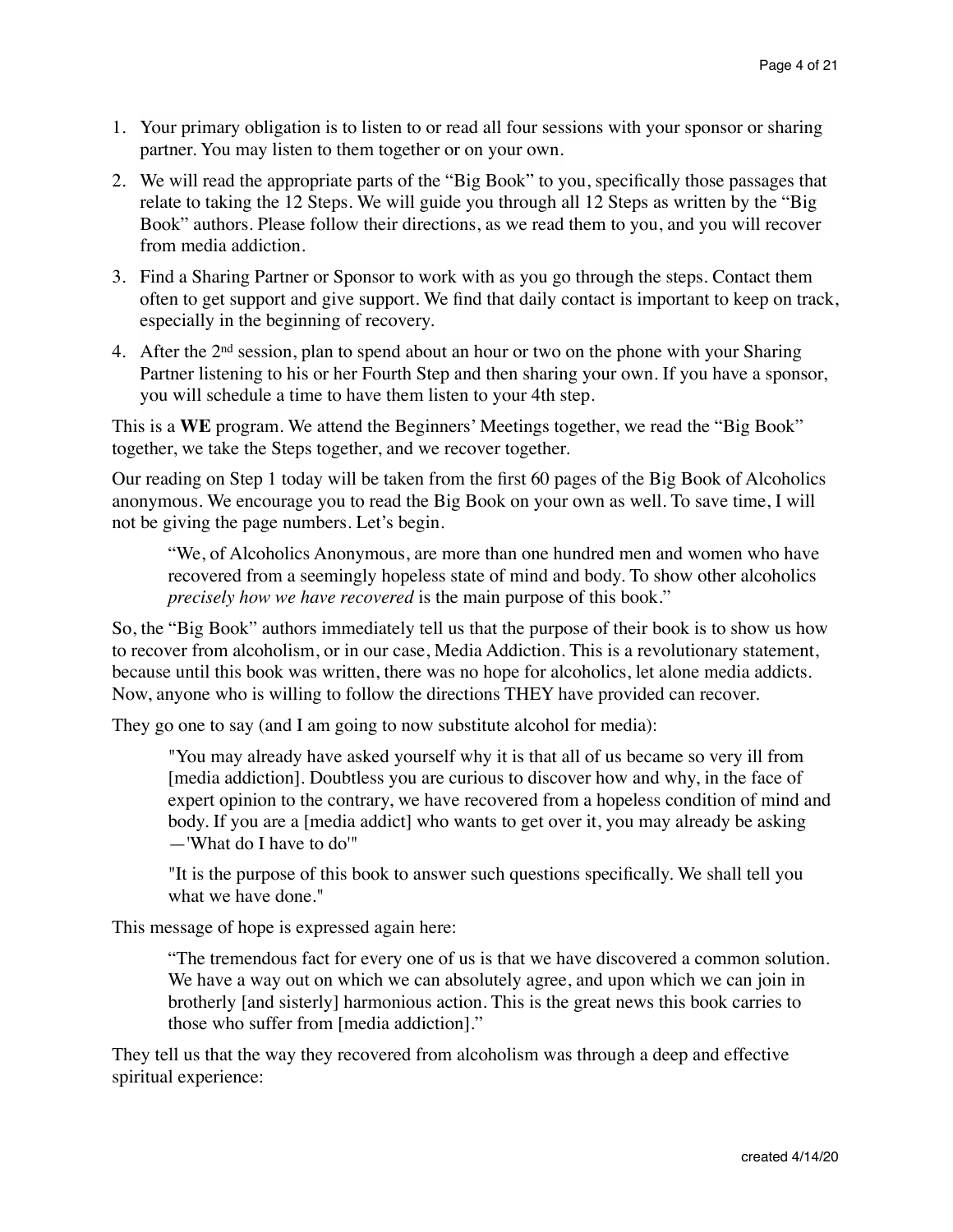"The great fact is just this, and nothing less: That we have had deep and effective spiritual experiences which have revolutionized our whole attitude toward life, toward our fellows and toward God's universe. The central fact of our lives today is the absolute certainty that our Creator has entered into our hearts and lives in a way which is indeed miraculous. [God] has commenced to accomplish those things for us which we could never do by ourselves."

Next the authors explain that, for us, there is no middle ground. We will either find a "new way of living" or else succumb to the ravages of compulsive media addiction.

"If you are as seriously [media addicted] as we were, we believe there is no middle-of-theroad solution. We were in a position where life was becoming impossible, and if we had passed into the region from which there is no return through human aid, we had but two alternatives: one was to go on to the bitter end, blotting out the consciousness of our intolerable situation as best as we could; and the other, to accept spiritual help."

Then they describe the [media addict], and tell us what it is going to take to recover:

"If, when you honestly want to, you find you cannot quit your [compulsive media behaviors] entirely, or when [using media,] you have little control over how long you indulge in your activity, you are probably a [media addict]. If that be the case, you may be suffering from an illness which only a spiritual experience will conquer."

To make sure everyone understands what I just read, I am going to read the last line again: "…If that be the case, you may be suffering from an illness ONLY a spiritual experience will conquer."

We now know what we have to do in order to recover from our media addiction. We must undergo a life-changing, spiritual transformation.

## (END OF PART 1)

## (PART 2)

In Chapter 5 of the Big Book it summarizes exactly what this commitment to a transformational recovery process will look like:

#### HOW IT WORKS

"Rarely have we seen a person fail who has thoroughly followed our path. Those who do not recover are people who cannot or will not completely give themselves to this simple program, usually men and women who are constitutionally incapable of being honest with themselves. There are such unfortunates. They are not at fault; they seem to have been born that way. They are naturally incapable of grasping and developing a manner of living which demands rigorous honesty. There chances are less that average. There are those too who suffer from grave emotional and mental disorders, but many of them do recover if they have the capacity to be honest."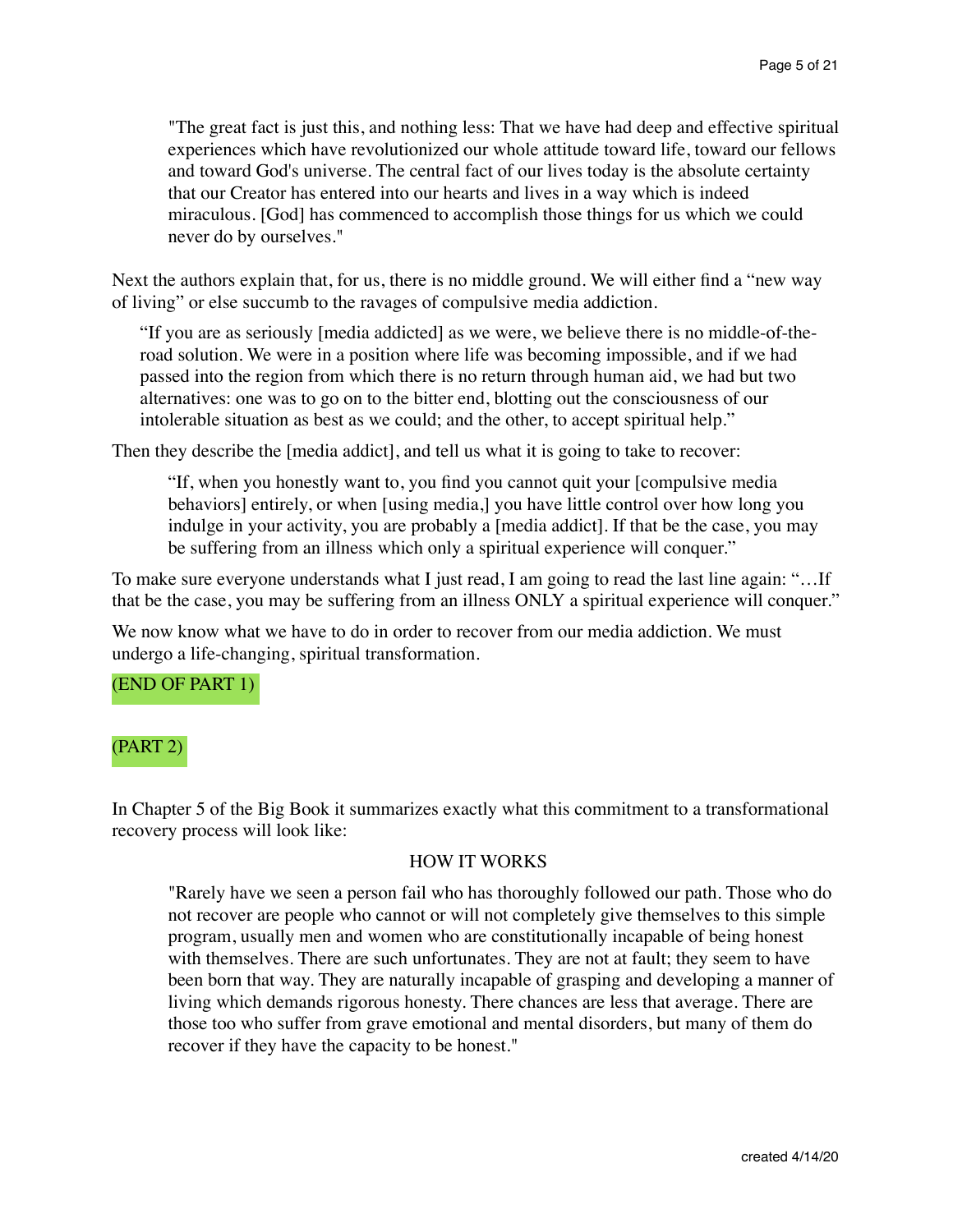"Our stories disclose in a general way what we used to be like, what happened, and what we are like now. If you have decided you want what we have and are willing to go to any length to get it—then you are ready to take certain steps."

"At some of these we balked. We thought we could find an easier, softer way. But we could not. With all the earnestness at our command, we beg of you to be fearless and thorough from the very start. Some of us have tried to hold on to our old ideas and the result was nil until we let go absolutely."

"Remember that we deal with [media addiction]—cunning, baffling, powerful! Without help it is too much for us. But there is One who has all power—that One is God. May you find God now!"

"Half measures availed us nothing. We stood at the turning point. We asked God's protection and care with complete abandon."

The authors make it very clear that in order to recover, one must a) completely give themselves to this simple program, b) be honest with themselves, and c) they must seek help with the "One who has all power." They also tell us that, although we would like to find easier and softer ways to try to conquer our media addiction, the result is nil until we surrender completely. There is a reminder that we are dealing with an addiction which is cunning, baffling, and powerful. Only a spiritual transformation will relieve us from this the obsession of compulsive media usage and the devastation that follows when we feel totally out of control.

The authors now lay out the steps we must take in order to recover.

"Here are the steps we took, which are suggested as a program of recovery:

- 1. We admitted we were powerless over Media— that our lives had become unmanageable.
- 2. Came to believe that a Power greater than our selves could restore us to sanity.
- 3. Made a decision to turn our will and our lives over to the care of God as we understood God.
- 4. Made a searching and fearless moral inventory of ourselves.
- 5. Admitted to God, to ourselves, and to another human being the exact nature of our wrongs.
- 6. Were entirely ready to have God remove all these defects of character.
- 7. Humbly asked God to remove our shortcomings.
- 8. Made a list of all persons we had harmed, and became willing to make amends to them all.
- 9. Made direct amends to such people wherever possible, except when to do so would injure them or others.
- 10. Continued to take personal inventory and when we were wrong promptly admitted it.
- 11. Sought through prayer and meditation to improve our conscious contact with God as we understood God, praying only for knowledge of God's will for us and the power to carry that out.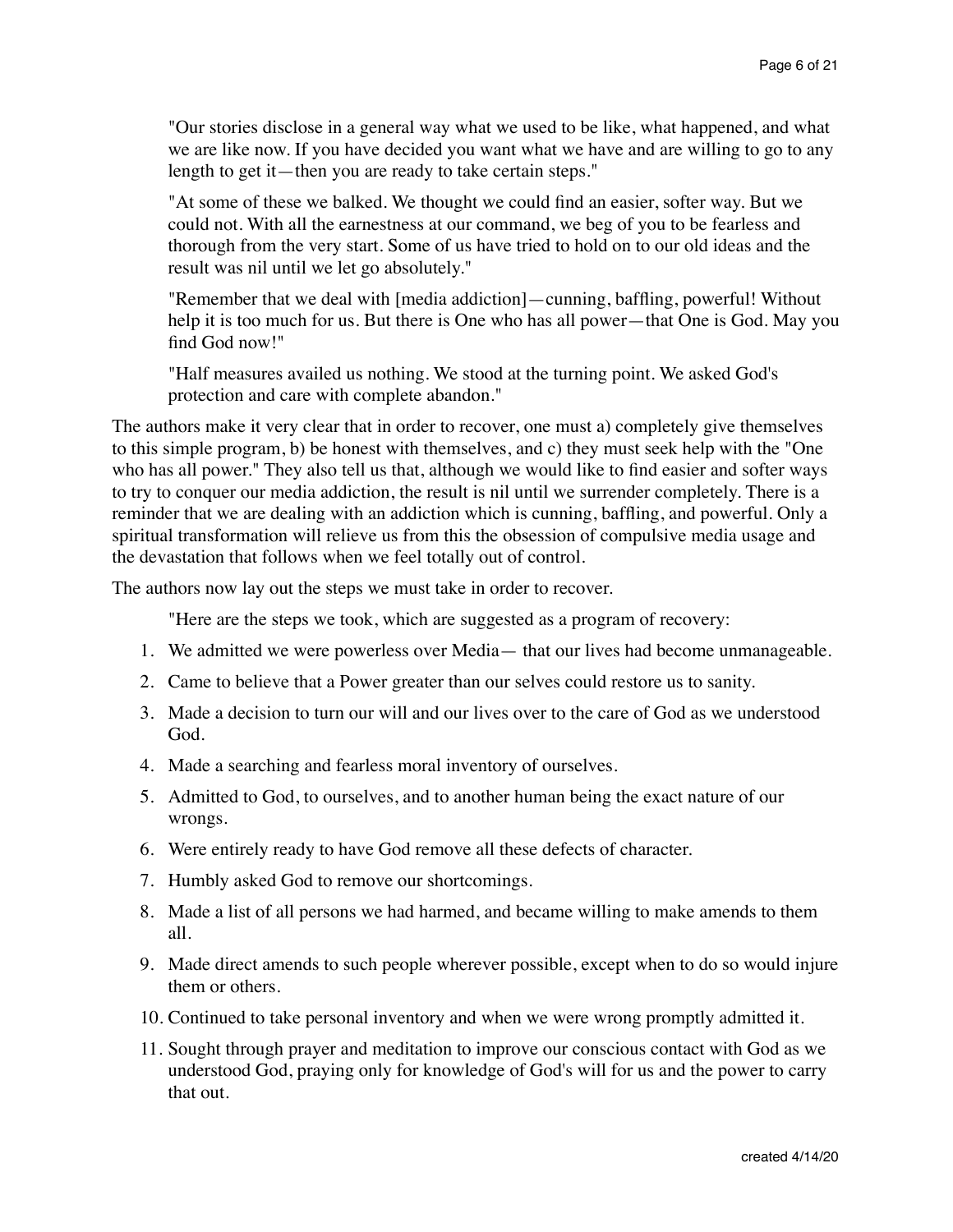12. Having had a spiritual awakening as the result of these steps, we tried to carry this message to other media addicts, and to practice these principles in all our affairs.

Many of us exclaimed, "What and order! I can't go through with it." Do not be discouraged. No one among us has been able to maintain anything like perfect adherence to these principles. We are not saints. The point is, that we are willing to grow along spiritual lines. The principles we have set down are guides for progress. We claim spiritual progress rather than spiritual perfection."

Here the author's reassure us that our journey through the 12 Steps are not about being perfect. The only thing that is being asked of us is the *willingness* to grow along spiritual lines. The steps are merely guide posts for progress. Not hammers to beat ourselves with. Spiritual progress is our only goal, not spiritual perfection.

They go on to say:

"Our description of the alcoholic, the chapter to the agnostic, and our personal adventures before and after make clear three pertinent ideas:

- a) That we were [media addicts] and could not manage our own lives.
- b) That probably no human power could have relieved our [media addiction].
- c) That God could and would if [God] were sought."

These steps and principles are the solution to media addiction. The Big Book authors admit that working the steps is not easy, but living a life of hopelessness and futility is even more disheartening. When they saw that the program really worked they picked up the spiritual tools laid at their feet and found heaven.

"Almost none of us liked the self- searching, the leveling of our pride, the confession of shortcomings which the process requires for its successful consummation. But we saw that it really worked in others, and we had come to believe in the hopelessness and futility of life as we had been living it. When, therefore, we were approached by those in whom the problem had been solved, there was nothing left for us but to pick up the simple kit of spiritual tools laid at our feet. We have found much of heaven and we have been rocketed into a fourth dimension of existence of which we had not even dreamed."

For those who are agnostic or atheist, these ideas may seem anathema to your sensibilities. But the authors tell us that this does not have to stand in the way of your recovery:

"To one who feels [they are] an atheist or agnostic such an experience seems impossible, but to continue as [they are] means disaster, especially if [they are] a [media addict] of the hopeless variety. To be doomed to a [media addicts] death or to live on a spiritual basis are not always easy alternatives to face."

Not only is a spiritual experience possible, it is a guarantee. Just keep an open mind and take the Steps as described in the "Big Book." The authors then disclose that, no matter what our present beliefs, there is hope for us.

"But it isn't so difficult. About half our original fellowship were of exactly that type. At first some of us tried to avoid the issue, hoping against hope we were not true [media addicts]. But after a while we had to face the fact that we must find a spiritual basis of life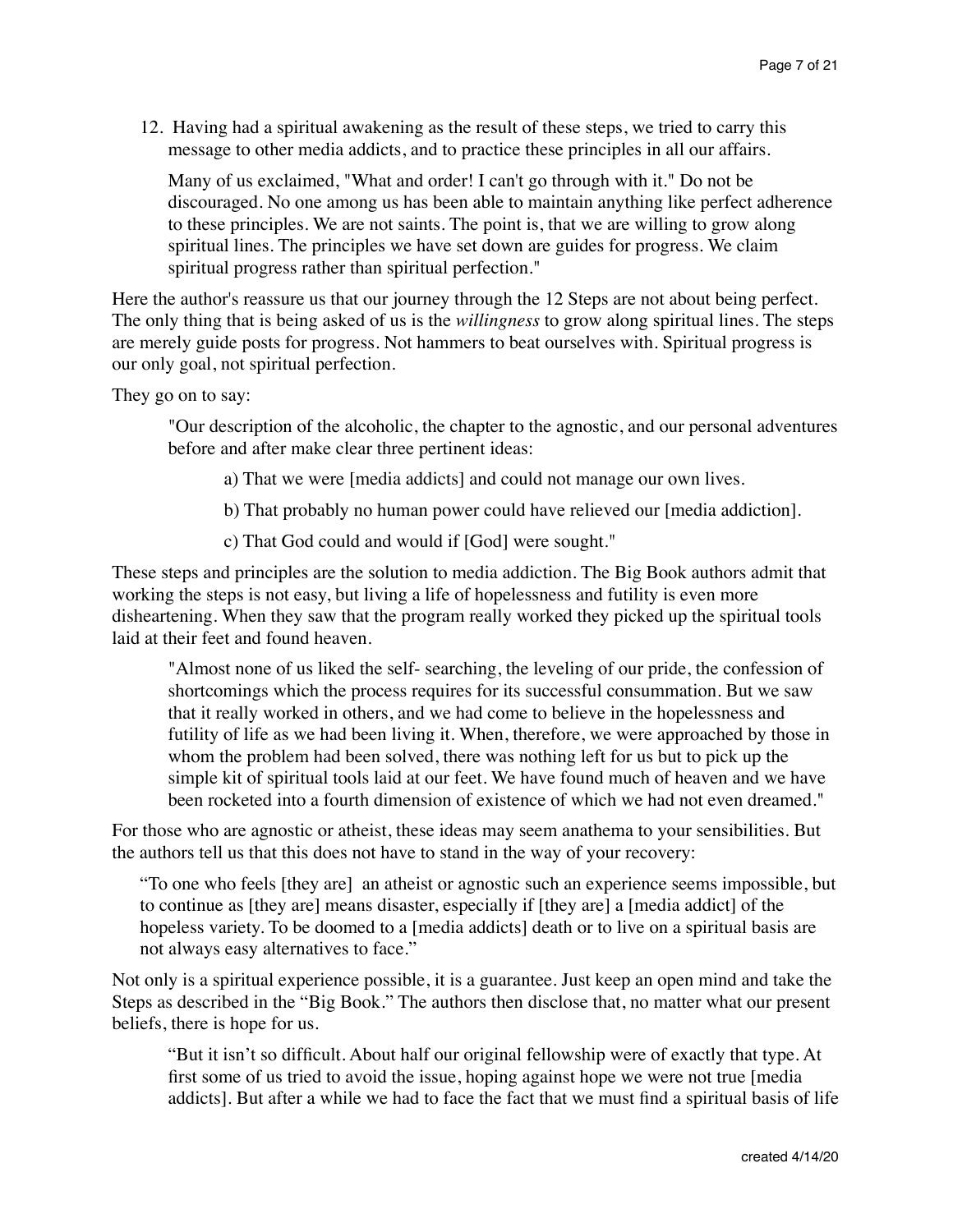— or else. Perhaps it is going to be that way with you. But cheer up, something like half of us thought we were atheists or agnostics. Our experience shows that you need not be disconcerted."

We find it amazing that the newcomer can start the Media Addiction Anonymous program without any specific beliefs or, for that matter, without any beliefs whatsoever. All a person needs is the "willingness, honesty and open-mindedness" to believe that others have recovered from media addiction by following this program and that they too can recover.

Let us assure you, we do believe a power greater than ourselves has restored us to sanity. The Twelve Steps have changed our lives and the lives of countless other addicts. This program will change your life too, if you honestly want to recover from this baffling affliction of media addiction.

Our own lack of willpower around media had thrown us into despair. The Big Book was written specifically to give us all the opportunity to partake in a spiritual solution to all our problems.

"Lack of power, that was our dilemma. We had to find a power by which we could live, and it had to be a *Power greater than ourselves.* Obviously. But where and how were we to find this Power?"

"Well, that's exactly what this book is about. Its main object is to enable you to find a Power greater than yourself which will solve your problem. That means we have written a book which we believe to be spiritual as well as moral. And it means, of course, that we are going to talk about God."

The authors ask us to develop our own concept of God. In other words, they want us to find a God of our own understanding.

"Much to our relief, we discovered we did not need to consider another's conception of God. Our own conception, however inadequate, was sufficient to make the approach and to effect a contact with [God]. As soon as we admitted the possible existence of a Creative Intelligence, a Spirit of the Universe underlying the totality of things, we began to be possessed of a new sense of power and direction, provided we took other simple steps."

Many of us felt unsure of trying to connect with a God we had rejected or denied earlier. Some of us don't know the first thing about making contact into the Spiritual realms. But the Big Book authors assure us that the spiritual realm is easier and closer than you think and is only waiting for you to open your mind to its reality.

"We found that God does not make too hard terms with those who seek [God]. To us, the Realm of Spirit is broad, roomy, all inclusive; never exclusive or forbidding to those who earnestly seek. It is open, we believe, to all people."

To recap what we have just learned thus far; the "Big Book" authors have just told us that we are going to take some actions that will lead us into the "realm of the spirit." Our personalities will change from self-directed to God-directed. Our "attitude and outlook upon life will change" from "self-sufficiency" to "God- sufficiency."

As we said earlier, neither AA, nor MAA is a religious program. We're free to call this Power by any name we wish, as long as it is a "Power greater than ourselves." The "Big Book" authors use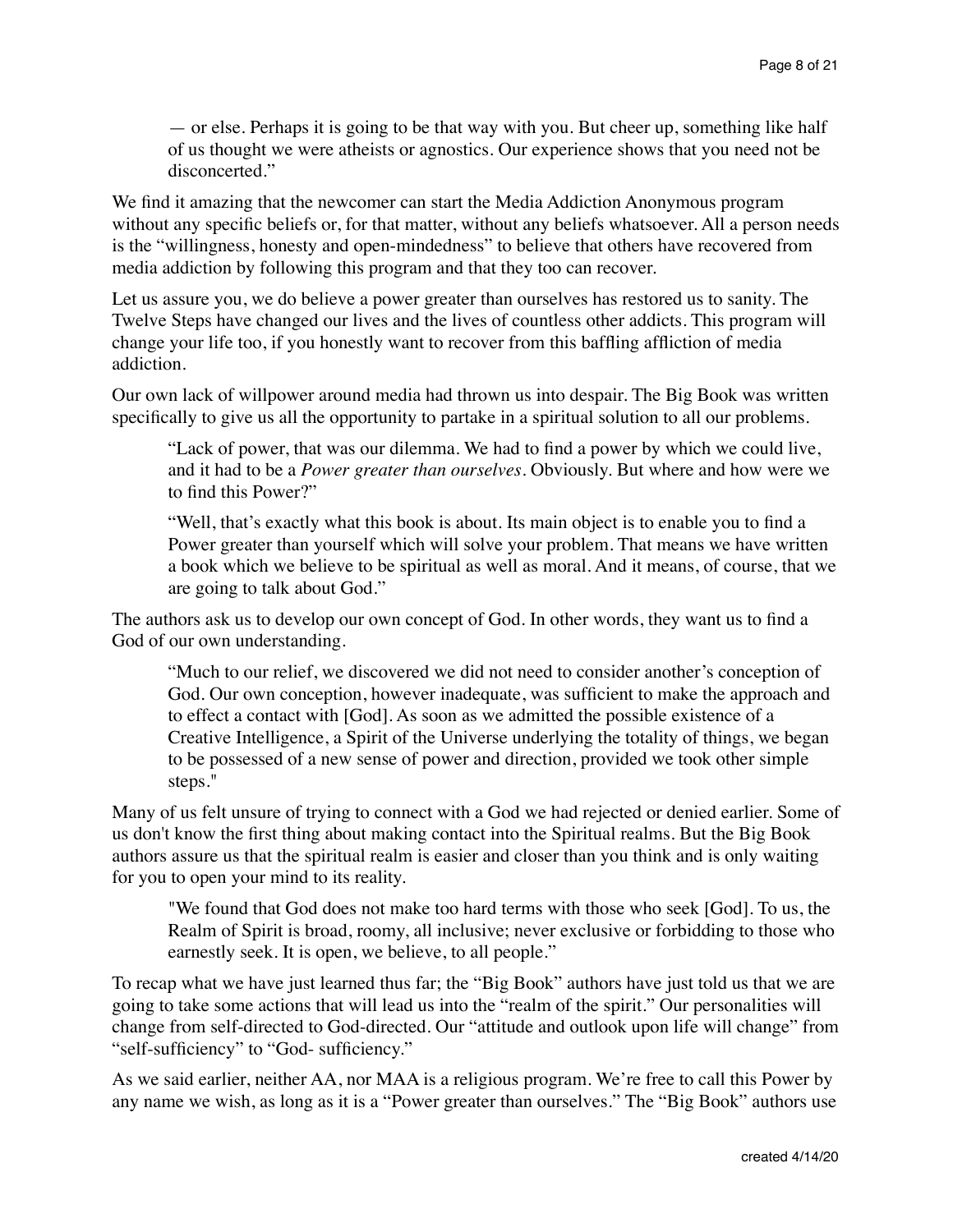many different names for this Power including "Creative Intelligence," "Universal Mind," "Spirit of the Universe," "Creator," and "Great Reality," among others. Quite a few times they call this Power, "God," but they use the word God merely for convenience rather than for any religious purpose. Please refer to this Power by any name you believe in or feel comfortable with.

So, in order to recover from our addiction, we have to find a "Power greater than ourselves." But where are we going to find this Power? The authors answer this question:

"Actually we were fooling ourselves, for deep down in every man, woman, and child is the fundamental idea of God. It may be obscured by calamity, by pomp, by worship of other things, but in some form or other it is there. For faith in a Power greater than ourselves, and miraculous demonstrations of that power in [human] lives, are facts as old as [humans themselves]."

"We finally saw that faith in some kind of God was a part of our make-up, just as much as the feeling we have for a friend. Sometimes we had to search fearlessly, but [God] was there. [God] was as much a fact as we were. We found the Great Reality deep down within us. In the last analysis it is only there that [God] may be found. It was so with us."

These are dramatic and for some of us revolutionary concepts. Let us summarize them for you. First, the authors of the "Big Book" announce that they have found a way to free us from the bondage of media addiction. Next, they describe the solution as a "Power greater than ourselves." Then, they tell us where to find this Power: right inside each and every one of us. Sometimes this is the last place we ever think to look.

Now that we know **where** to find this Power. Much of the rest of the "Big Book" is devoted to the question of **how** to find this Power.

Basically, we find the Power by taking the Twelve Steps. In this session, we will focus on Step One.

# (END OF PART 2)

# (PART 3)

## **Step 1 -** *We admitted we* **were** *powerless over Media – that our lives had become unmanageable.*

SURRENDER is essential in order to recover from our compulsive media behaviors. The "Big Book" authors devote 51 pages of the book to the first part of the SURRENDER process, which is to admit we have a problem.

The authors begin by describing the physical and mental symptoms of alcoholism, much of which can also be applied to media addicts. Later they ask us to acknowledge that we have an addiction, in our case that we are drunk due to the compulsive use of media. Before we can do this, we need to know what "media addiction" is.

The first chapter in the Big Book is titled "The Doctor's Opinion." Much of it is based on two letters written by Dr. William D. Silkworth, a physician in New York City. In the late 1930's, very little was known about alcoholism, but much of what Dr. Silkworth wrote then is still relevant today.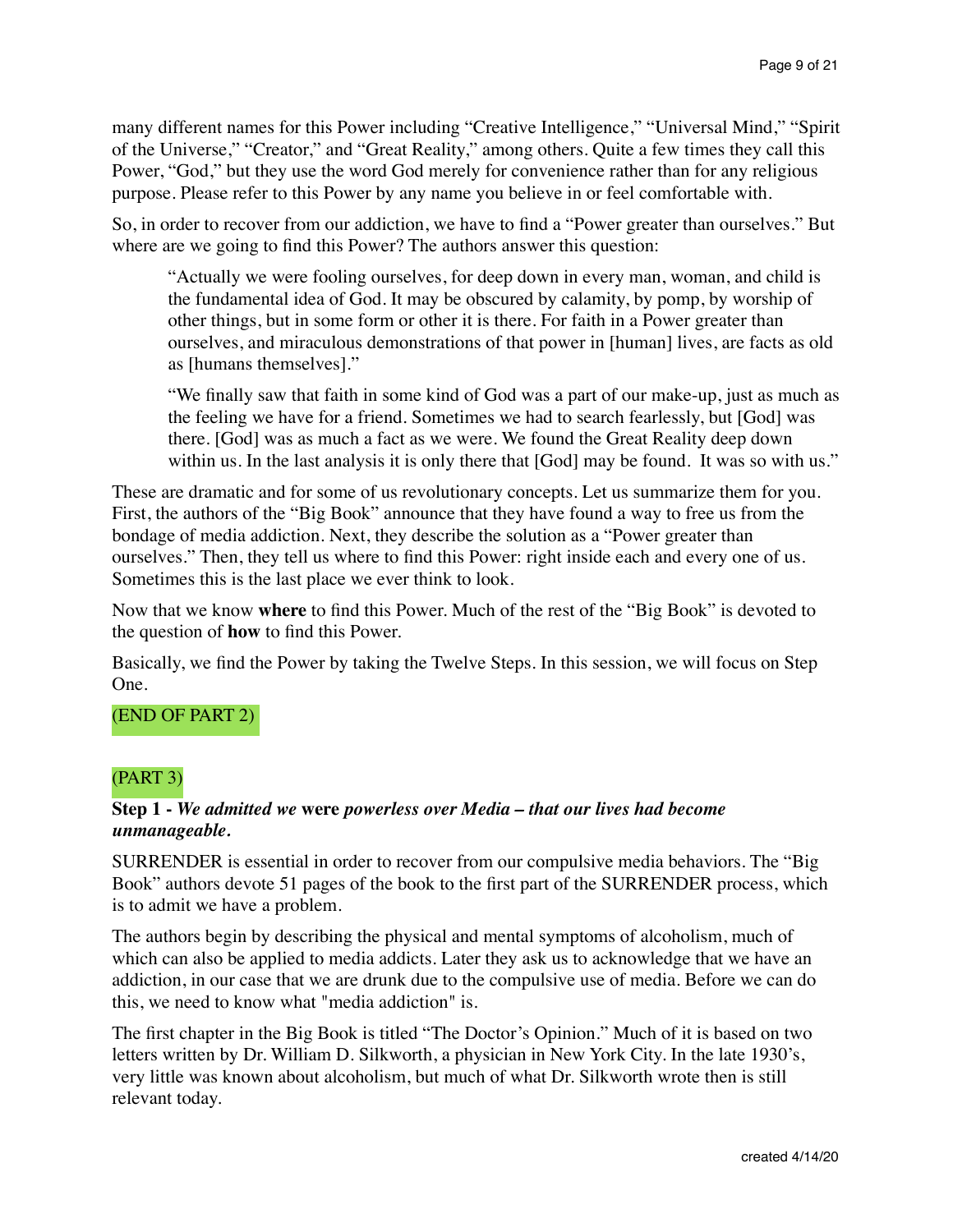"Men and women drink essentially because they like the effect produced by alcohol. The sensation is so elusive that, while they admit is it injurious, they cannot after a time differentiate the true from the false. To them, their alcoholic life seems the normal one. They are restless, irritable and discontented, unless they can again experience the sense of ease and comfort which comes at once by taking a few drinks, drinks which they see others taking with impunity. After they have succumbed to the desire again, as so many do, and the phenomenon of craving develops, they pass through the well-known state of a spree, emerging remorseful, with a firm resolution not to drink again. This is repeated over and over, and unless this person can experience an entire psychic change there is little hope of his recovery."

What Dr. Silkworth says about alcoholics also accurately describes the media addict. Please listen carefully and I will re-read his statement again and substitute media for alcohol.

"Men and women USE ELECTRONIC MEDIA essentially because they like the effect produced by ELECTRONIC MEDIA. The sensation is so elusive that, while they admit is it injurious, they cannot after a time differentiate the true from the false. To them, their ELECTRONIC MEDIA ADDICTED life seems the normal one. They are restless, irritable and discontented, unless they can again experience the sense of ease and comfort which comes at once by WATCHING A FEW VIDEOS OR PLAYING A FEW GAMES OR SHOPPING ONLINE OR SURFING THE NET OR LOSING THEMSELVES ON SOCIAL MEDIA, ACTIVITIES which they see others taking with impunity. After they have succumbed to the desire again, as so many do, and the phenomenon of craving develops, they pass through the well-known state of a spree, emerging remorseful, with a firm resolution not to BECOME DRUNK ON MEDIA again. This is repeated over and over, and unless this person can experience an entire psychic change there is little hope of her recovery."

Media addiction or "internet disorders" have been researched now for over 10 years. What medical professionals have discovered is that media addiction is very similar to alcoholism. Let's read what one modern professional found in her research into compulsive media usage. The following is an excerpt from an article written by Christina Gregory, PhD (https:// [www.psycom.net/iadcriteria.html\) on the signs and symptoms of internet disorders](https://www.psycom.net/iadcriteria.html).

"Some evidence suggests that if you are suffering from [media addiction], your brain makeup is similar to those [who] suffer from a chemical dependency, such as drugs or alcohol. Interestingly, some studies link [media addiction] to physically changing the brain structure – specifically affecting the amount of gray and white matter in regions of the prefrontal brain. This area of the brain is associated with remembering details, attention, planning, and prioritizing tasks. …One of the causes of [media addiction] is structural changes to the prefrontal region of the brain… rendering you unable to prioritize your life, i.e., the Internet takes precedence to necessary life tasks."

"[Media addiction], in addition to other dependency disorders, seem[s] to affect the pleasure center of the brain. The addictive behavior triggers a release of dopamine to promote the pleasurable experience activating the release of this chemical. Over time, more and more of the activity is needed to induce the same pleasurable response, creating a dependency. [For instance] if you find online gaming or online shopping a pleasurable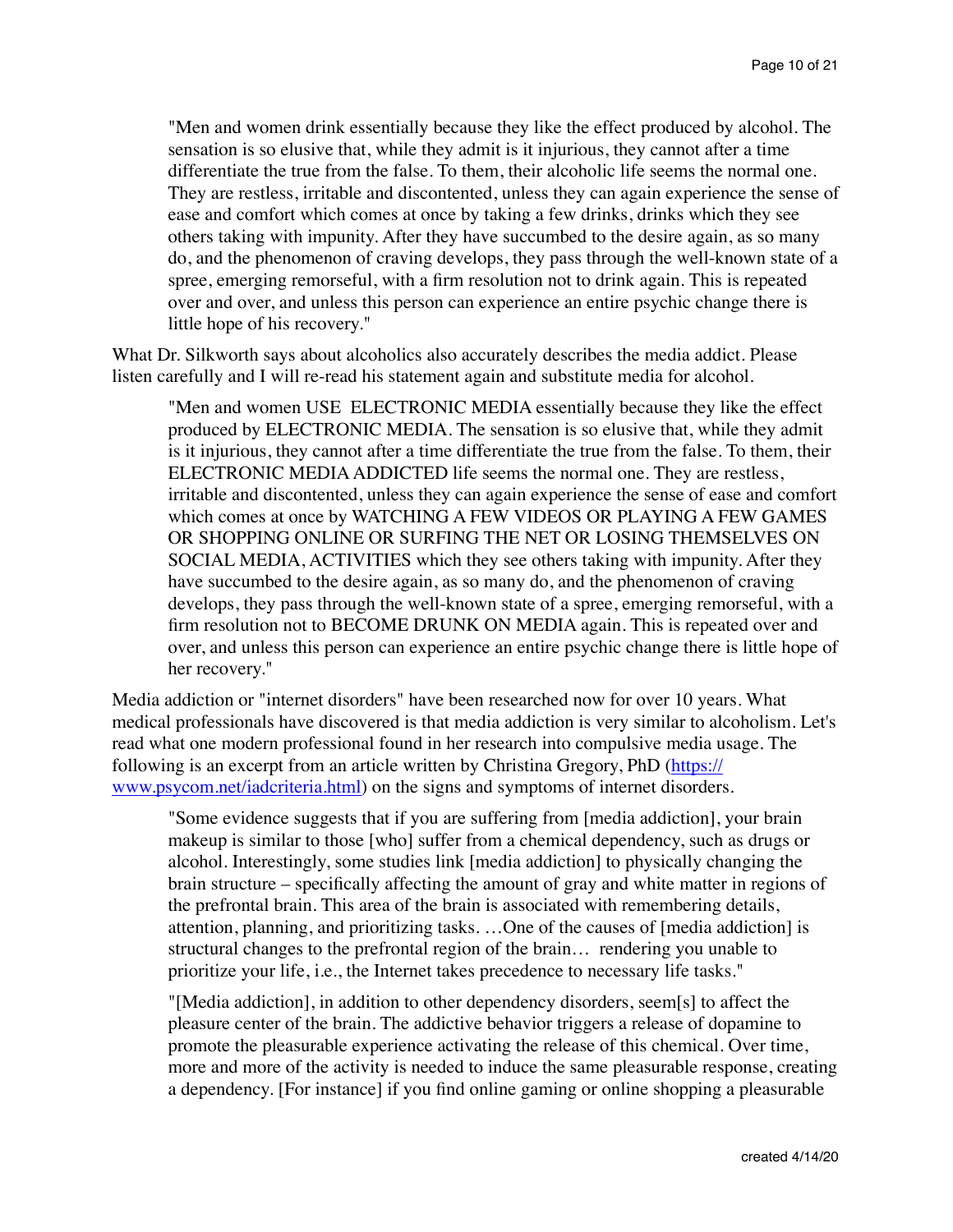activity and you suffer from an addiction to the Internet, you will need to engage in more and more of the behavior to institute the same pleasurable feeling prior to your dependency."

What we learn from this article by Dr. Gregory is that a media addict's brain is similar to that of an alcoholic. We see that media changes the structure of the brain. That this structural change makes it so that we can't prioritize and manage our lives well. Like alcohol, there is also a physical component to media addiction: a release of dopamine that creates a pleasurable state in the media addict's body which then triggers a compulsion for more and more media to gain the same initial dopamine hit.

As you can see, the same cycle of compulsive behavior Dr. Silwork writes about when describing the downward cycle of an alcoholic, parallels the media addict's obsessive need to use media in a similar way.

Silkworth was encouraged, however, by Bill W., one of the co-founders of A.A., who did recover from alcoholism. He witnessed that if an alcoholic could undergo a psychic change, recovery, even for the most doomed alcoholic, was possible.

"On the other hand—and strange as this may seem to those who do not understand—once a psychic change has occurred, the very same person who seemed doomed, who had so many problems [they] despaired of ever solving them, suddenly finds [themselves] easily able to control [their] desire for alcohol, the only effort necessary being that [they] followed a few simple rules."

We of Media Addicts Anonymous let Dr. Silkworth's statement guide us to a solution to media addiction. His understanding of compulsive disease tells us that once an addict gets triggered into his/her compulsion and succumbs to the desire to binge again, there is little hope of recovery without a **psychic change**.

It's important to acknowledge that people will differ in the types of media they are addicted to. One person may be addicted to social media; another is click bate to online movies and videos; another spends hours a day playing video games. For the alcoholic, it doesn't matter what brand or type of alcohol you drink, it still gets you drunk. The same is true for the media addict.

Let's explore what the Big Book says about the different types of alcoholics. Again, I will be replacing the word alcohol with media.

"**Moderate users** have little trouble in giving up [media] entirely if they have good reason for it. They can take it or leave it alone."

"Then we have a **certain type of [compulsive media user]** [They] may have the habit badly enough to gradually impair [them] physically and mentally…If a sufficiently strong reason--ill health, falling in love, change of environment, or the warning of a doctor- becomes operative, this [individual] can also stop or moderate, although [they] may find it difficult and troublesome…"

"But what about the **real [media addict]**? [They] may start off as a moderate [user]; [they] may or may not become a continuous [compulsive user]; but at some stage [in their] [media usage] career [they] begin to lose all control of [their][media] consumption, once [they] start to [binge on it]."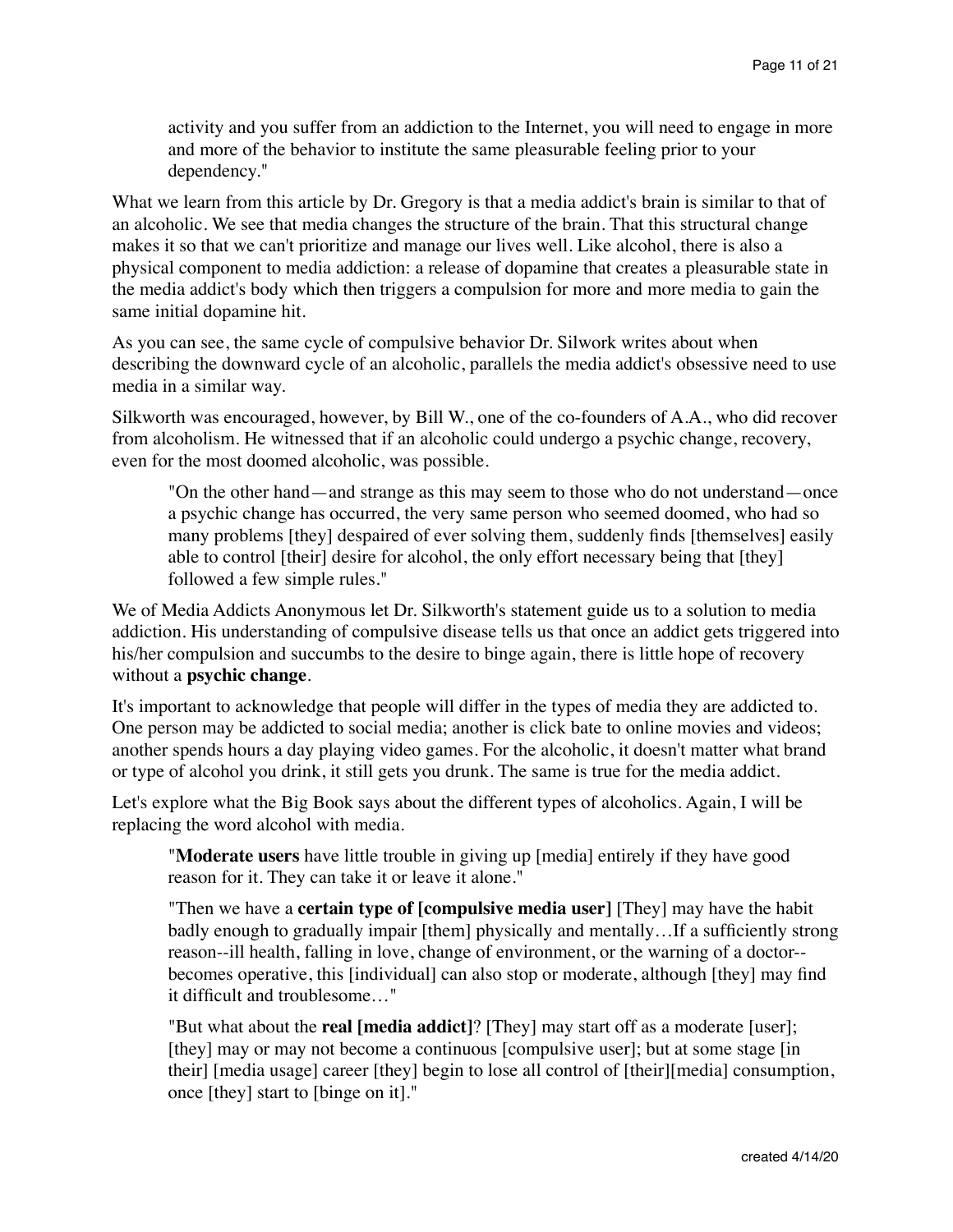"Here is [the person] who has been puzzling you, especially in [their] lack of control. [They are] seldom mildly [drunk with media]. [They are] always more or less insanely drunk. [Their] disposition while using [media] resembles [their] normal nature but little. [They] may be one of the finest people in the world. Yet let [them binge watch] for a day, and [they] frequently becomes disgustingly, and even dangerously anti-social. [They] has a positive genius for getting [media drunk] at exactly the wrong moment, particularly when some important decision must be made or engagement kept. [They are] often perfectly sensible and well balanced concerning everything except [media], but in that respect [they are] incredibly dishonest and selfish. [They] often possess special abilities, skills, and aptitudes, and have a promising career ahead of [them]. [They] use [their] gifts to build up a bright outlook for [their] family and [themselves], and then pull the structure down on [their] heads by a senseless series of sprees. [They are individuals] who go to bed so intoxicated on [media] that [they] ought to sleep the clock around. Yet early next morning [they] search madly for [their smart phones they] misplaced the night before."

"This is by no means a comprehensive picture of the true [media addict], as our behavior patterns vary. But this description should identify them roughly."

Why does a media addict compulsively use? There are no definitive answers to this.

"If you ask [them] why [they] started on that last bender, the chances are [they] will offer you any one of a hundred alibis. Sometimes these excuses have a certain plausibility, but none of them really makes sense in the light of the havoc a [media addicts] bout creates. They sound like the philosophy of [an individual] who, having a headache, beats [themselves] on the head with a hammer so that [they] can't feel the ache. If you draw this fallacious reasoning to the attention of a [media addict], [they] will laugh it off, or become irritated and refuse to talk."

"Once in a while [they] may tell the truth. And the truth, strange to say, is usually that [they have] no more idea why [they clicked that first video] than you have. Some [media] addicts] have excuses with which they are satisfied part of the time. But in their hearts they really do not know why they do it. Once this malady has a real hold, they are a baffled lot. There is the obsession that somehow, someday, they will beat the game. But they often suspect they are down for the count."

"…The tragic truth is that if the [person] be a real [media addict]… [They have] lost control. At a certain point in the [media usage] of every [media addict], [they] pass into a state where the most powerful desire to stop using is of absolutely no avail. This tragic situation has already arrived in practically every case long before it is suspected."

"The fact is that most [media addicts], for reasons yet obscure, have lost the power of choice [to use media]. Our so-called will power becomes practically nonexistent. We are unable, at certain times, to bring into our consciousness with sufficient force the memory of the suffering and humiliation of even a week or a month ago. We are without defense again the first [click]."

Media time drunkenness puts us in the pitiful state of losing control and then losing desire to manifest our dreams and fulfill our life purpose. We don't want to believe we are out of control, as media addicts, we want to believe we can lick this.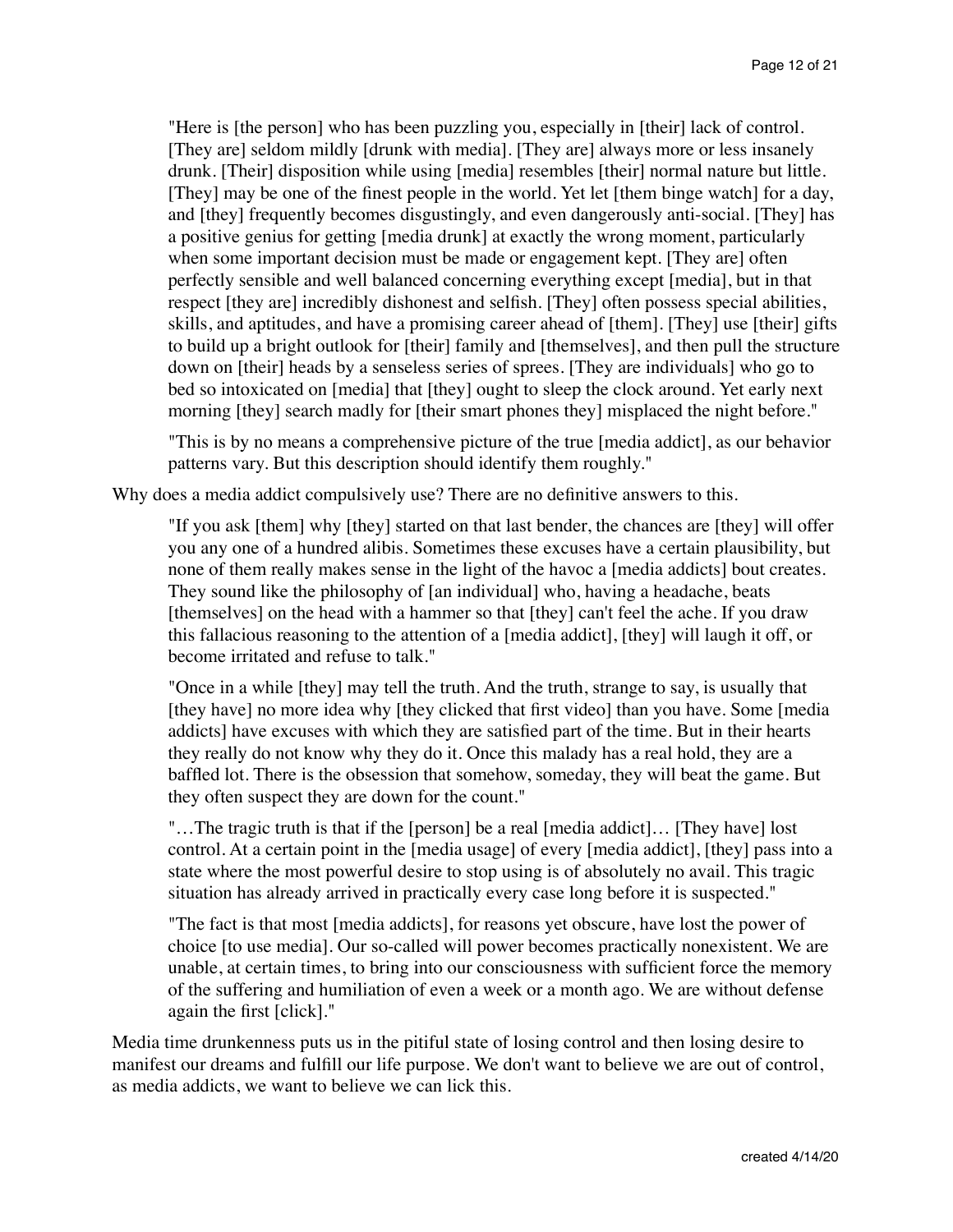Here is an example from the Big Book of a drinker named Jim. See if you can identify your media habits with his behavior.

Jim was a World War hero, with a charming wife and family. He had inherited a lucrative automobile company and he was a good salesman. By all accounts he had everything in life he needed to be happy and succeed. Jim was normal except for a **nervous disposition** and at age thirty-five became a violent drunk. He was sent to an asylum and was introduced to the A. A. principles by early A.A. members. When he started to apply the principles of A.A. to his life everything began to improve. But there was one problem: he failed to enlarge his spiritual life. To his consternation, he found himself drunk half a dozen times in rapid succession. In spite of the knowledge that he would lose his family and job he ended up back in the asylum. His A.A. friends questioned him on how it happened. This is his story:

"I came to work on Tuesday morning. I remember I felt irritated that I had to be a salesman for a concern I once owned. I had a few words with the boss, but nothing serious. Then I decided to drive to the country and see one of my prospects for a car. On the way I felt hungry so I stopped at a roadside place where they have a bar. I had no intention of drinking. I just thought I would get a sandwich… I had eaten there many times during the months I was sober. I sat down at a table and ordered a sandwich and a glass of milk. Still no thought of drinking. I ordered another sandwich and decided to have another glass of milk. **Suddenly the thought crossed my mind that if I were to put an ounce of whisky in my milk it couldn't hurt me on a full stomach.** I ordered a whiskey and poured it into the milk. I vaguely sensed I was not being any too smart. But I felt reassured as I was taking the whisky on a full stomach. The experiment went so well that I ordered another whiskey and poured it into more milk. That didn't seem to bother me so I tried another.'

"Thus started one more journey to the asylum for Jim. Here was the threat of commitment, the loss of family and position, to say nothing of that intense mental and physical suffering which drinking always caused him. He had much knowledge about himself as an alcoholic. Yet all reasons for not drinking were easily pushed aside in favor of the foolish idea that he could take whisky if only he mixed it with milk!"

Can you relate to this type of thinking when it comes to your media? Media addicts can, in many places of their lives, be rational and logical. But when it comes to their compulsive need to use media, they lose all sense of reality. The Big Book authors call this "plan insanity."

"Whatever the precise definition of the word may be, we call this plain insanity. How can such a lack of proportion, of the ability to think straight, be called anything else?"

They tell us to be careful if we think we can't relate to this extreme case of misjudgment right before the first drink.

"You may think this an extreme case. To us it is not far-fetched, for this kind of thinking has been characteristic of every single one of us…Our sound reasoning failed to hold us in check. The insane idea won out. Next day we would ask ourselves, in all earnestness and sincerity, how it could have happened?"

Reflect back on your last binge and see if it isn't true that your sound reasoning went out the window right before you decided to use media.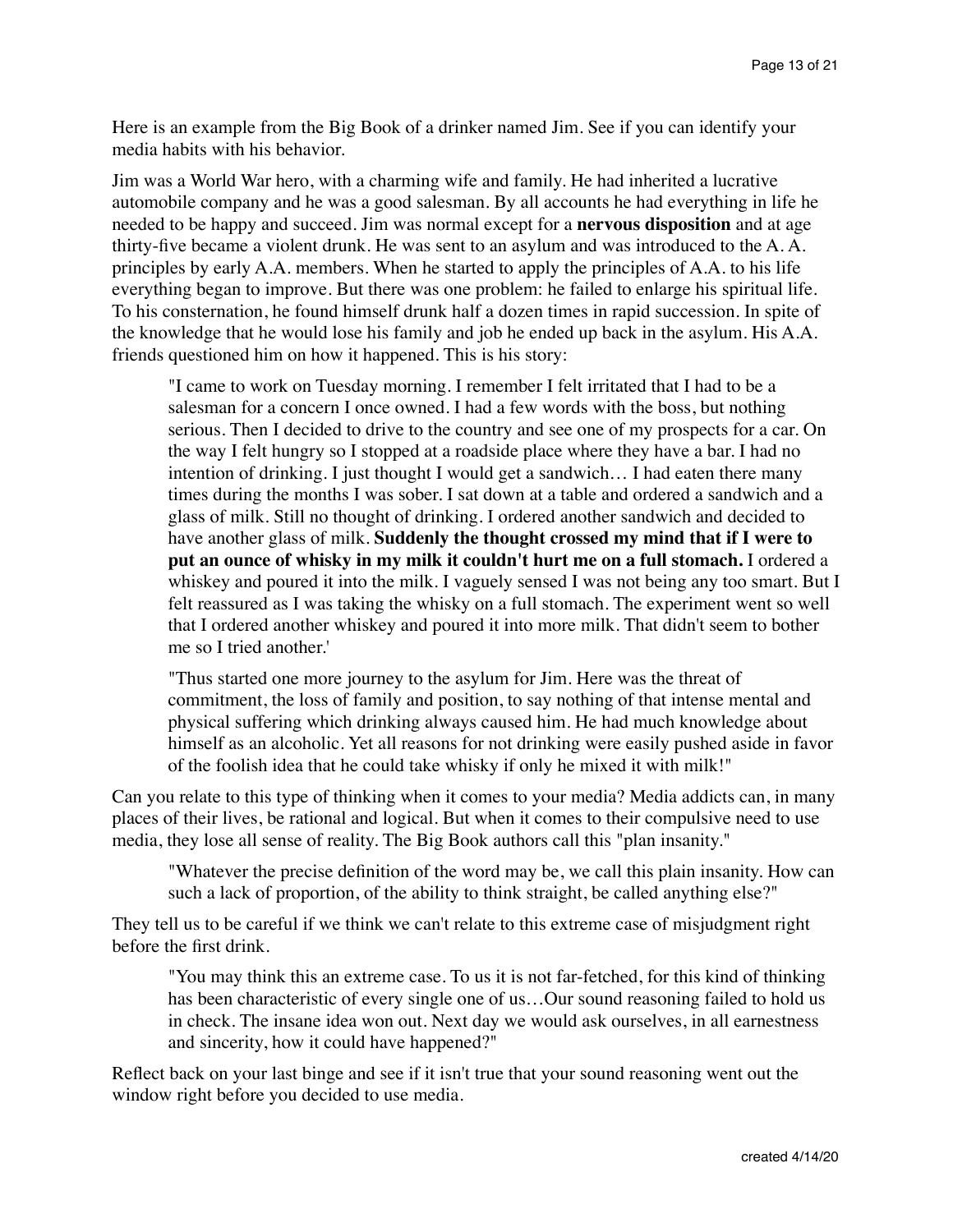Sometimes we may feel justified to get on our media because we are lonely, tired, worried, or angry. But the Big Book authors tell us that even this justification is part of the addicts insanity when faced with the eventual negative consequences of a media binge.

"In some circumstances we have gone out deliberately to get drunk, feeling ourselves justified by nervousness, anger, worry, depression, jealousy or the like. But even in this type of beginning we are obliged to admit that our justification for a spree was insanely insufficient in the light of what always happened. We now see that when we began to drink deliberately, instead of casually, there was little serious or effective thought during the period of premeditation of what the terrific consequences might be."

To again help us understand the pure insanity of the media addict and alcoholic, the Big Book authors give us an extreme example of a compulsive jay-walker.

"Our behavior is as absurd and incomprehensible with respect to the first drink as that of an individual with a passion, say, for jay-walking. [They] get a thrill out of skipping in front of fast-moving vehicles. [They] enjoy [themselves] for a few years in spite of friendly warnings. Up to this point you would label [them] as a foolish [person] having queer ideas of fun. Luck then deserts [them] and [they are] slightly injured several times in succession. You would expect [them], if [they] were normal, to cut it out. Presently [they are] hit again and this time has a fractured skull. Within a week after leaving the hospital a fast-moving trolley car breaks[their] arm. [They] tell you [they have] decided to stop jay-walking for good, but in a few weeks[they] break both legs."

"On through the years this conduct continues, accompanied by… continual promises to be careful or to keep off the streets altogether. Finally, [they] can no longer work, [their spouse] gets a divorce and [they are] held up to ridicule. [They try] every known means to get the jay- walking idea out of [their] head. [They shut themselves] up in an asylum, hoping to mend [their] ways. But the day [they] comes out [they] races in front of a fire engine, which breaks [their] back. Such an [individual] would be crazy, [yes]?"

While you may wonder how this analogy could apply to you, the authors ask that you consider where your addictions may eventually lead you. For instance, when media addicts use their devices while driving they are willfully putting themselves and others at risk.

"You may think our illustration is too ridiculous. But is it? We, who have been through the wringer, have to admit if we substituted [media addiction] for jay-walking, the illustration would fit exactly. However intelligent we may have been in other respects, where [media] has been involved, we have been strangely insane. It's strong language- but isn't it true?"

"Some of you are thinking: "Yes, what you tell is true, but it doesn't fully apply. We admit we have some of these symptoms, but we have not gone to the extremes you [people] did, nor are we likely to, for we understand ourselves so well after what you have told us that such things cannot happen again. We have not lost everything in life through [compulsive media usage] and we certainly do not intend to. Thanks for the information."

"That may be true of certain [non-media addictive] people who, though [binging] foolishly and heavily at the present time, are able to stop or moderate, because their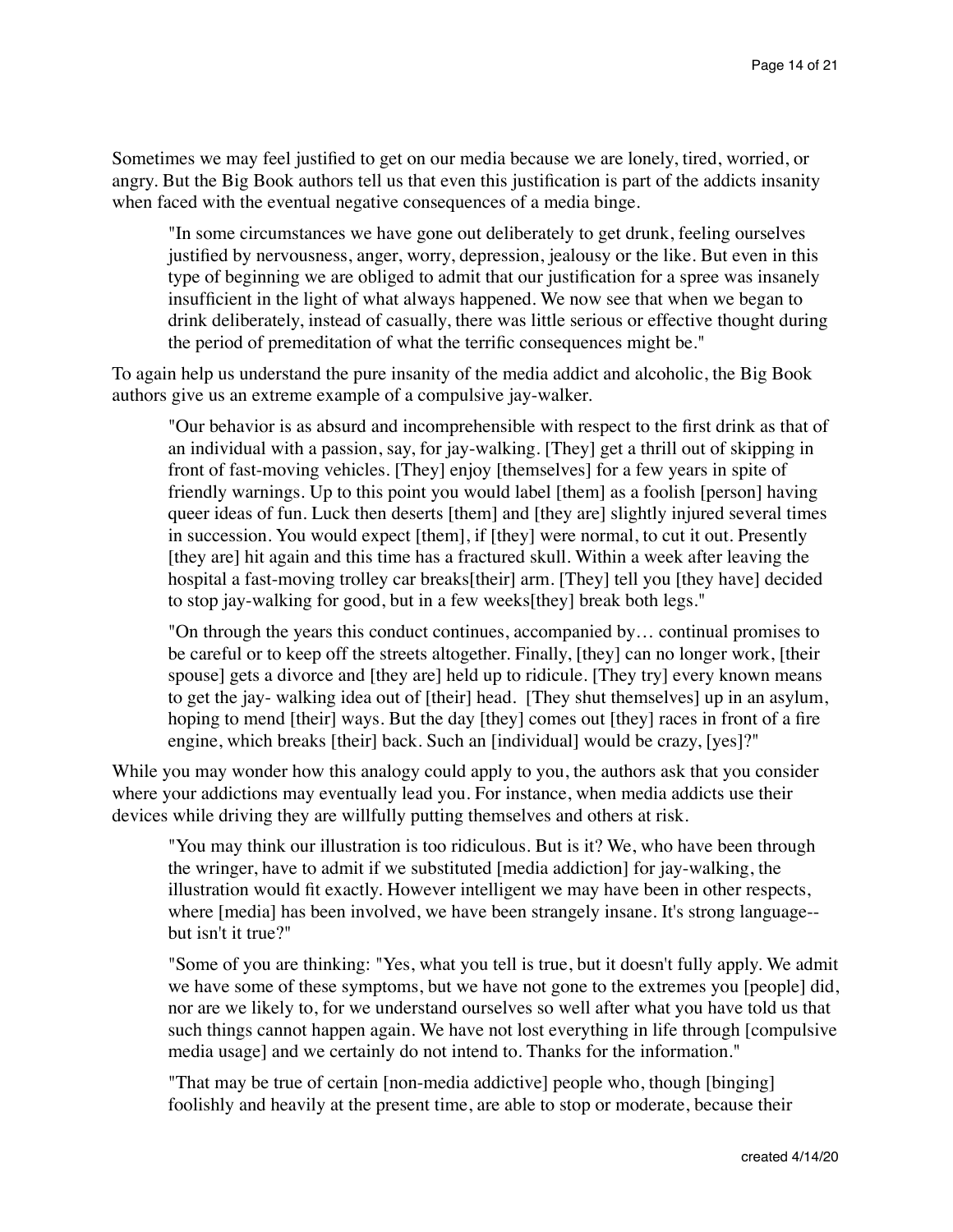brains and bodies have not been damaged as ours were. But the actual or potential [media addict], with hardly any exception, will be ABSOLUTELY UNABLE TO STOP [BINGING] ON THE BASIS OF SELF-KNOWLEDGE. This is a point we wish to emphasize and re-emphasize, to **smash home** upon our [media addict] readers as it has been revealed to us out of bitter experience."

(END OF PART 3)

# (PART 4)

In the early years of A.A. it was difficult for many alcoholics to admit that they were powerless over alcohol. For those of us who are media addicts this admission can be just as distressing. But there is hope.

We will now relate the story of how one of the co-founders of A.A., Bill W., an alcoholic of the hopeless verity, overcame his alcoholism.

In the 1920's Bill had a dream of becoming a successful Wall Street stock analyst and making millions in the Stock Market. When his story begins, Bill is twenty-two years old and returning home from World War I. He believes he is a leader in the making and has high hopes for himself. He says:"My talent for leadership, I imagined, would place me at the head of vast enterprises which I would manage with the utmost assurance."

He took courses in law, business, and economics, but almost didn't pass his courses because of his drinking. He quits school to become a Wall Street tycoon. Some of his ideas get the attention of Wall Street brokers and he has some early success. The more successful he becomes the more he drinks. But he isn't worried. He writes:

"For the next few years fortune threw money and applause my way. I had arrived. My judgment and ideas were followed by many to the tune of paper millions. The great boon of the late twenties was seething and swelling. Drink was taking an important and exhilarating part in my life….Everyone spent in thousand and chattered in millions…I made a host of fair-weather friends."

After a while his drinking does begin to affect his performance and those around him. When his co-workers confront him, he gets defensive. Bill starts to isolate. He says:

"My drinking assumed more serious proportions, continuing all day and almost every night. The remonstrances of my friends terminated in a row and I became a lone wolf….The local banker watched me whirl fat checks in and out of his till with amused skepticism."

Then the unthinkable happens. On October 1929 the stock market crashes and the rug is pulled out from under Bill's dreams. With his fortune lost, he does what he always does when he has a problem, he turns to booze for strength and relief.

"I was finished and so were many friends. The papers reported men jumping to death from the towers of High Finance. That disgusted me. I would not jump. I went back to the bar. ..Tomorrow was another day. As I drank, the old fierce determination to win came back."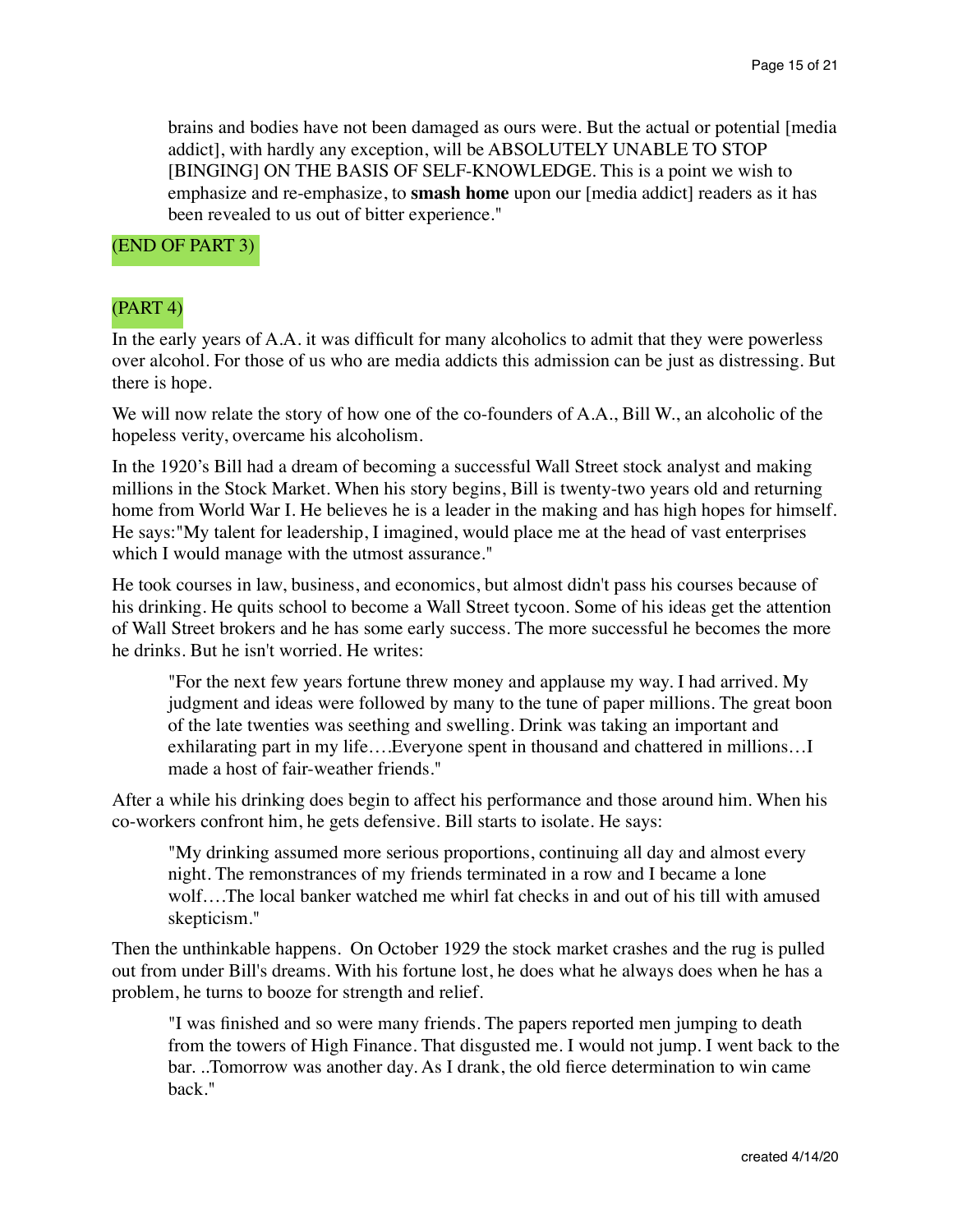Bills reaches out to a rich friend in Canada and he invites Bill and his wife, Lois, to come live with him. By the next spring he and his wife are living in their accustomed style again. But his drinking eventually catches up with him and his friend tells him he has to leave. He and his wife go to live at her parent's house. Bill was not to have any employment nor draw a sober breath for the next five years. His wife has to go to work to provide for them. Not only that, Bill's behavior ostracizes him from his friends and co-workers. His ability to manage his life is becoming harder and harder, but still he believes he can control things.

"Liquor ceased to be a luxury; it became a necessity…I began to waken very early in the morning shaking violently…Nevertheless, I still thought I could control the situation…"

Things looked hopeless for a long time, but then a promising business opportunity came his way.

"Stocks were at the low point of 1932, and I had somehow formed a group to buy. I was to share generously in the profits."

But before the deal could go through Bill went on a bender, and the deal dried up. Finally Bill was beginning to see that something was very wrong:

"This had to be stopped. I saw I could not take so much as one drink. I was through forever…my wife happily observed that this time I meant business. And so I did."

Nonetheless, he soon got drunk again with zero thought to what the consequences were. He says:

"There had been no fight. Where had been my high resolve? I simply didn't know. It hadn't even come to mind. Someone had pushed a drink my way, and I had taken it. Was I crazy?"

Bill tried many more times, sometimes with more success, but each time he ended up falling back off the wagon.

"The remorse, horror, and hopelessness of the next morning are unforgettable. The courage to do battle was not there. My brain raced uncontrollably and there was a terrible sense of impending calamity."

He began stealing from his wife to get booze and even became suicidal. Forty pounds under weight, he was placed in a hospital to clear his brain. There, a doctor told him that in alcoholics, the will is weak when it comes to alcohol, though it might remain strong in other aspects of his life. With this information, Bill believed he now understood himself and his problem. He left the hospital with high hopes and stayed sober for four months. "Surely," he thought, "this was the answer—self-knowledge."

But the day came when he drank once more. He returned to the hospital and his wife was told that he would die of heart failure during delirium tremens or develop a wet brain by year's end. They had no more hope for him.

"It was a devastating blow to my pride. I, who had thought so well of myself and my abilities, of my capacity to surmount obstacles, was cornered at last…No words can tell of the loneliness and despair I found in that bitter morass of self-pity. Quicksand stretched around me in all directions. I had met my match. I had been overwhelmed. Alcohol was my master…Trembling, I stepped from the hospital a broken man."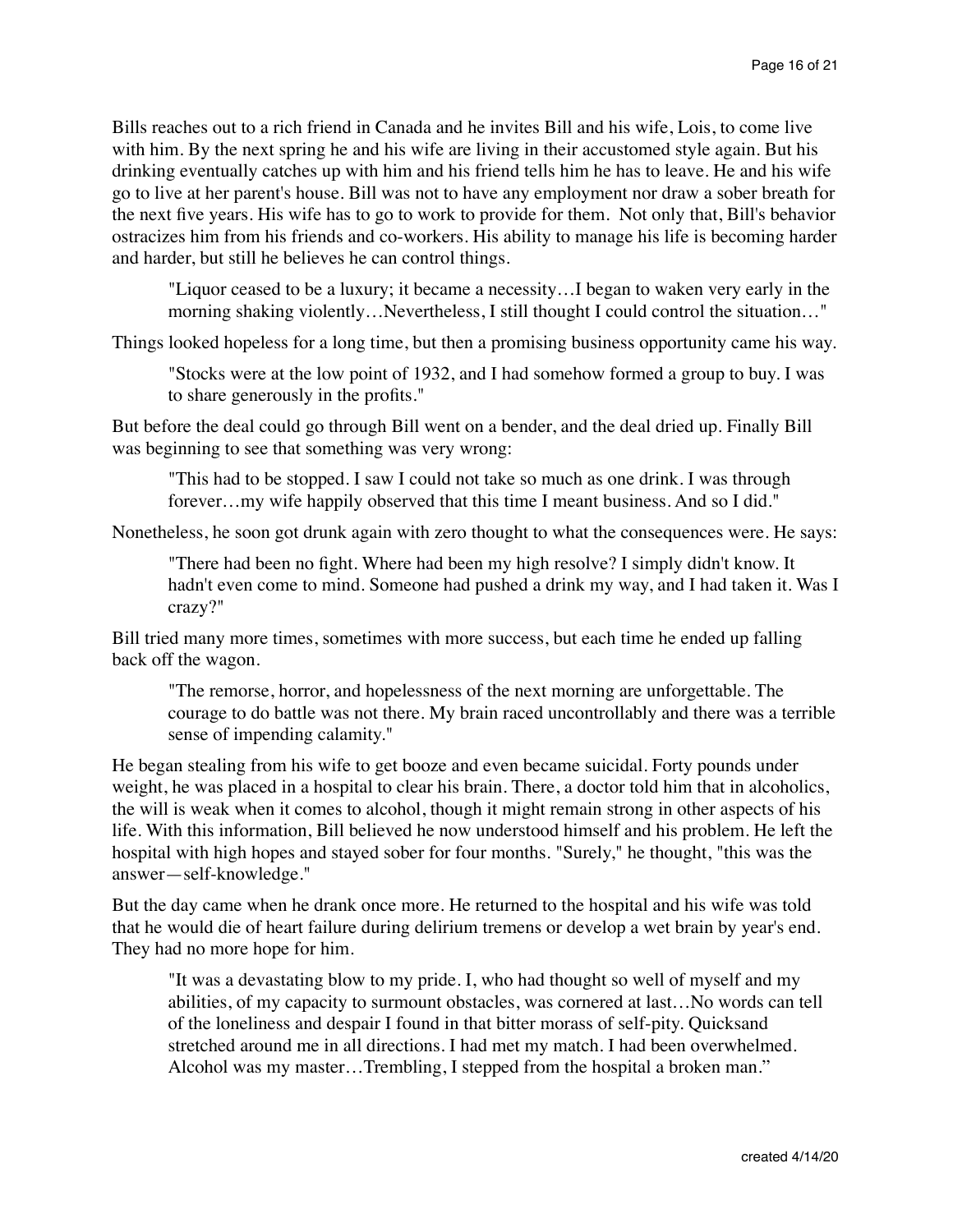Bill had finally seen the truth of his condition. He had finally admitted he was powerless over drinking. But Bill could not stop drinking on this admission alone. He was drunk again soon and everyone, even he thought he would die soon of alcohol poisoning.

However, something miraculous was about to happen. Looking back on this time Bill relates:

"How dark it is before the dawn! In reality that was the beginning of my last debauch. I was soon to be catapulted into what I like to call the fourth dimension of existence. I was to know happiness, peace, and usefulness, in a way of life that is incredibly more wonderful as times passes."

Near the end of a bleak November in 1934, an old schoolmate and drinking buddy of Bill's, Ebby T., calls him on the phone and asks to drop by. Ebby, who earlier that year had been committed for alcoholic insanity was, to Bill's surprise, sober. Bill, had been drinking all day but hoped to recapture the spirit of their earlier drinking days and invited Ebby to dinner. Bill was not prepared for what he saw, he writes:

"The door opened and [Ebby] stood there, fresh-skinned and glowing. There was something about his eyes. He was inexplicably different. What had happened?"

Ebby turns down Bill's offer of alcohol, which disappoints him but makes him curious. He asks Ebby what was going on. Ebby tells him, "I've got religion." Bill is shocked but he lets Ebby continue because, as he writes, "My gin would last longer than his preaching."

But, Ebby doesn't preach to Bill. Instead, he describes a group of people he has recently met who have found a spiritual solution to many of the world's difficulties, including alcoholism. They taught Ebby how to recover from his "alcoholic illness" by practicing the "Four Spiritual Activities," activities that later became the foundation of the AA program. They are:

- 1. **Surrender**—which became AA's first 3 Steps.
- 2. **Sharing** which became Steps 4,5,6 and 7, as well as Step 12.
- 3. **Restitution**—AA's Eighth and Ninth Steps.
- 4. **Guidance**—AA's Tenth and Eleventh Steps.

Ebby tells Bill he has come to pass his experience along to Bill, that is if Bill wants it. As they talk for several hours, Bill is reminded how much he had disliked religion as a child, how his grandfather had some mild contempt of preachers and church folk. Bill had to swallow hard to listen to Ebby talk about spiritual things. But he couldn't help but be curious. There was something in the way Ebby looked and talked that he couldn't deny:

"…My friend sat before me, and he made the point blank declaration that God had done for him what he could not do for himself. His human will had failed. Doctors had pronounced him incurable. Society was about to lock him up. Like myself, he had admitted complete defeat. Then he had, in effect, been raised from the dead, suddenly taken from the scrap heap to a level of life better than the best he had even known! …Had this power originated in him? Obviously it had not. There had been no more power in him than there was in me…That floored me…Here was something at work in a human heart which had done the impossible. My ideas about miracles were drastically revised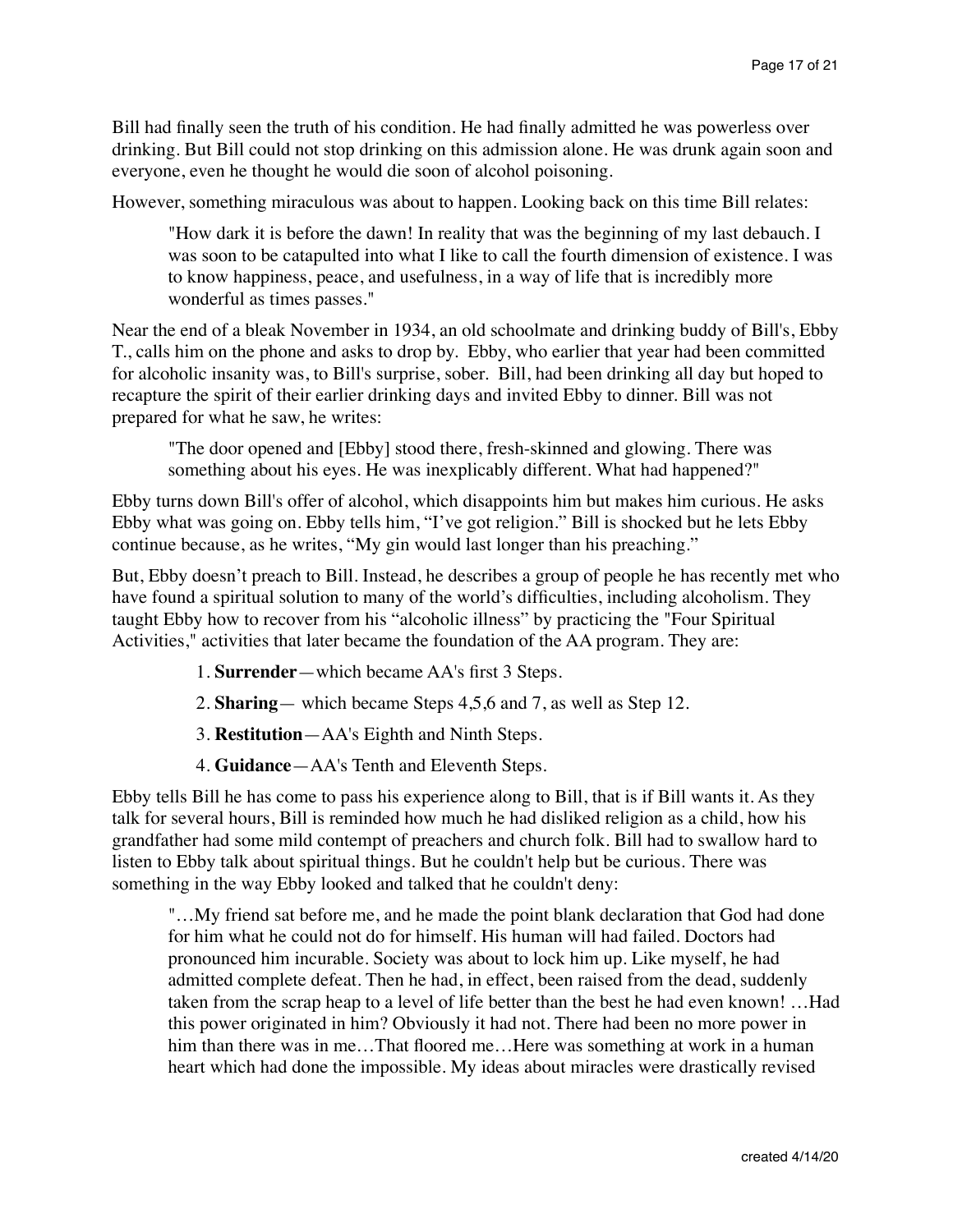right then. I saw that my friend was much more than inwardly reorganized. He was on a different footing. His roots grasped a new soil."

Yet, despite Ebby's living example, Bill still felt vestiges of his old prejudice of God and religion bubble up. Ebby had a suggestion. He said, "Bill, why don't you choose your own conception of God?"

"That statement hit me hard. It was only a matter of being willing to believe in a Power greater than myself. Nothing more was required of me to make my beginning…Thus [I became] convinced that God is concerned with us humans when we want Him enough. Scales of pride and prejudice fell from my eyes. A new world came into view."

Soon after Ebby's visit, Bill checks into Towns Hospital. There, under the direction of Dr. Silkworth, Bill is physically withdrawn from alcohol for the fourth time. But this time, while in the hospital, Bill applies the Four Spiritual Activities to his drinking problem. Bill decides to make a complete **Surrender**. He writes**:**

"There I humbly offered myself to God, as I then understood Him, to do with me as He would. I placed myself unreservedly under His care and direction."

Immediately after his Surrender, Bill begins **Sharing** his shortcomings with Ebby. Bill writes:

 "My schoolmate visited me, and I fully acquainted him with my problems and deficiencies.…I ruthlessly faced my sins and became willing to have my newfound Friend take them away, root and branch. I have not had a drink since."

Together, Bill and Ebby identify the blocks that were preventing Bill from tapping into the Power greater than human power – the Power that would solve his problem.

Then, Bill learns how to remove the blocks by making **Restitution**.

 "…We made a list of people I had hurt or toward whom I felt resentment. I expressed my entire willingness to approach these individuals, admitting my wrong. Never was I to be critical of them. I was to right all such matters, to the utmost of my ability."

Then Bill gets quiet, listens to the God of his understanding, and follows **Guidance**. These actions are essential for establishing a two-way relationship with the "One who has all power."

"I was to test my thinking by the new God-consciousness within. Common sense would thus become uncommon sense. I was to sit quietly when in doubt, asking only for direction and strength to meet my problems as He would have me."

Bill was told that these concepts were simple but not easy, a price had to be paid. The price? An eradication of self-centeredness and fear.

"Never was I to pray for myself, except as my requests bore on my usefulness to others. Then only might I expect to receive. But that would be in great measure."

Ebby tells Bill that as he works through the "Four Spiritual Activities" of Surrender, Sharing, Restitution and Guidance he would enter a new relationship with his Creator and be given the secrets to a new way of living that would address all his problems. As long as he remained willing, honest, and humble and believed in God's power to remove his desire for drink, Bill would be able to maintain life-long sobriety given he was willing to also help others do the same.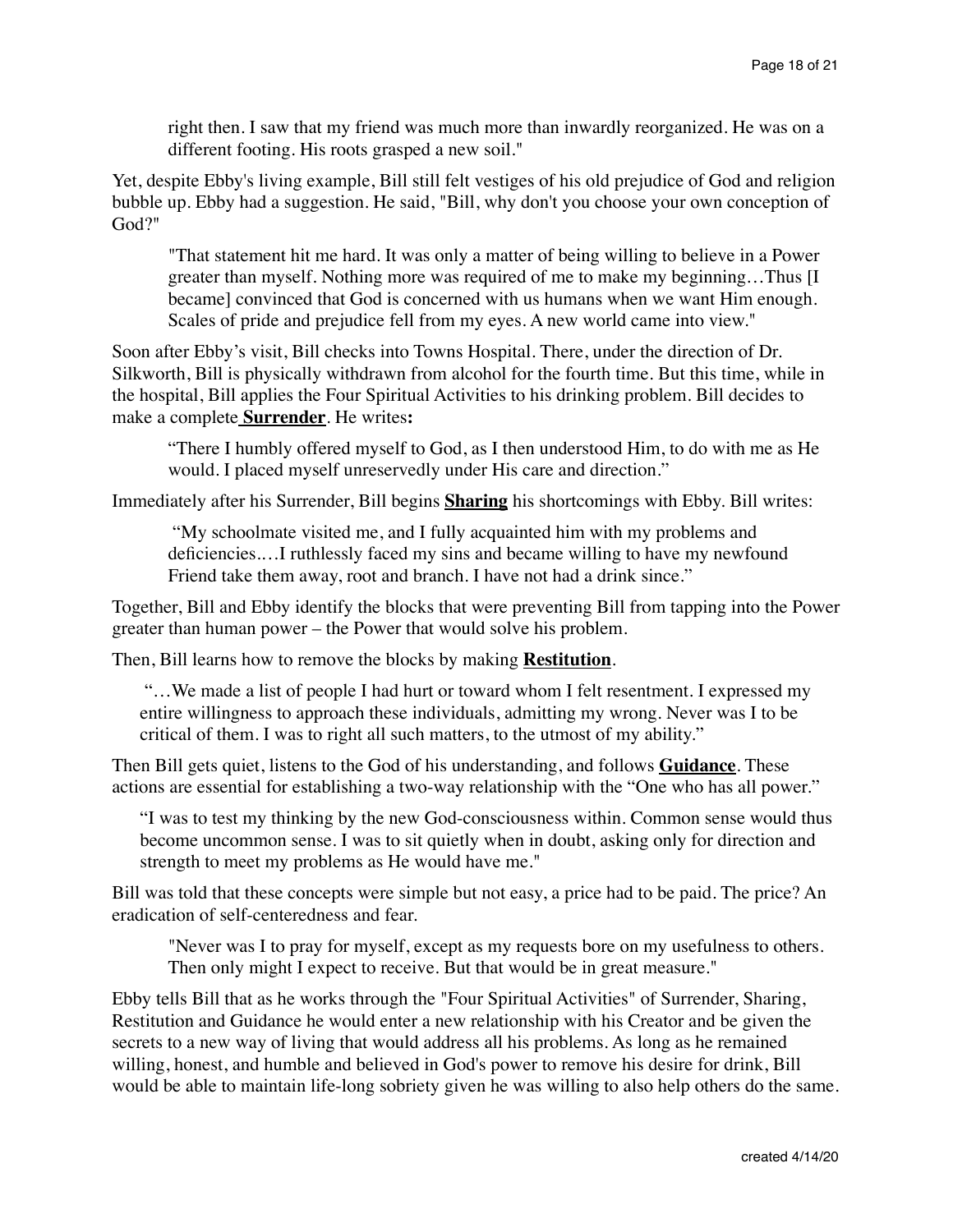"…Particularly was it imperative to work with others as [Ebby] had worked with me. Faith without works was dead, he said. And how appallingly true for the alcoholic! For if an alcoholic failed to perfect and enlarge his spiritual life through work and self-sacrifice for others, he could not survive the certain trials and low spots ahead. If he did not work, he would surely drink again, and if he drank, he would surely die. Then faith would be dead indeed. With us it is just like that."

With Ebby as his guide, Bill takes all Twelves Steps and has a sudden conversion experience. He has the "entire psychic change" Dr. Silkworth talks about in "The Doctor's Opinion."

Bill describes the details of his spiritual awakening:

"These were revolutionary and drastic proposals, but the moment I fully accepted them, the effect was electric. There was a sense of victory, followed by such a peace and serenity as I had never known. There was utter confidence. I felt lifted up, as though the great clean wind of a mountain top blew through and through. God comes to most men gradually, but His impact on me was sudden and profound."

When Bill made this direct contact with the "Spirit of the Universe," he is now able to recover from alcoholism. He had learned that alcoholism was a physical and a mental illness that only a spiritual solution would conquer.

Dr. Silkworth, Bill's physician, observes the dramatic changes he sees in him, and encourages him to continue to work with other alcoholics, for this seemed to be the only way for Bill to achieve long-term sobriety. Silkworth writes:

"In late 1934 I attended a patient who, though he had been a competent businessman of good earning capacity, was an alcoholic of a type I had come to regard as hopeless. In the course of his third treatment he acquired certain ideas concerning a possible means of recovery. As part of his rehabilitation he commenced to present his conceptions to other alcoholics, impressing upon them that they must do likewise with still others. This has become the basis of a rapidly growing fellowship of these men and their families. This man and over one hundred others appear to have recovered. I personally know scores of cases who were of the type with whom other methods had failed completely."

Bill had to work with other alcoholics in order to stay sober himself. With these discoveries he later developed— with the help of others alcoholics— into the AA program.

"My wife and I abandoned ourselves with enthusiasm to the idea of helping other alcoholics to a solution of their problems…I soon found that when all other measures failed, work with another alcoholic would save the day…I would be amazingly lifted up and set on my feet…"

Helping others brought purpose and joy back into Bill's life. By helping others he was helping himself.

"The joy of living we really have, even under pressure and difficulty. I have seen hundred of families set their feet in the path that really goes somewhere; There is scarcely any form of trouble and misery which has not been overcome among us."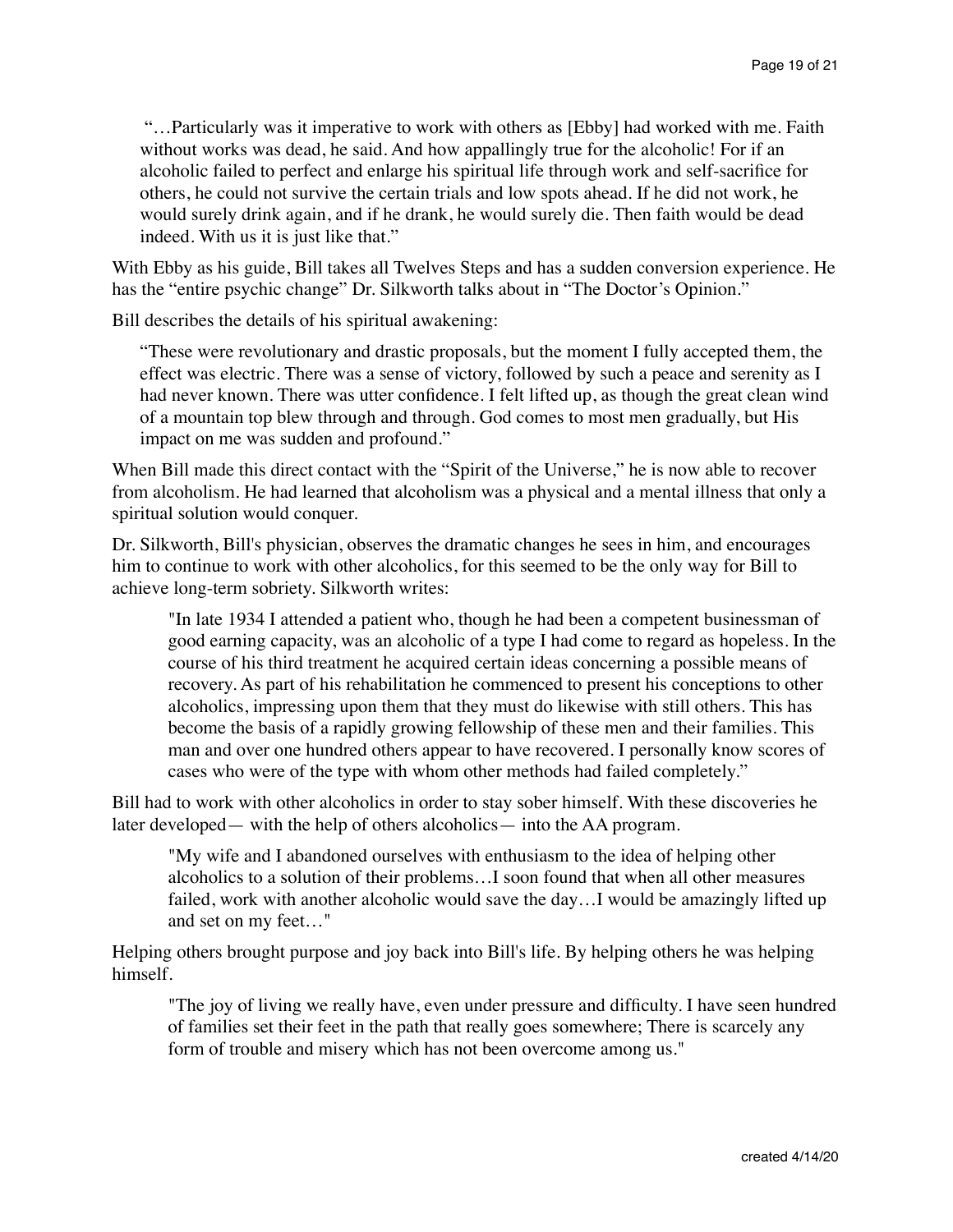Alcoholic's Anonymous, now a world-wide organization that has helped millions of people, came about because one man made a decision to help another man. This is the power of what service can do and the power of what God can do for us. Bill writes:

"Most of us feel we need look no further for Utopia. We have it with us right here and now. Each day my friend's simple talk in our kitchen multiplies itself in a widening circle of peace on earth and good will toward [all humanity]."

In this session we have highlighted some important passages in the Big Book that we hope have been helpful in recognizing the plight of the true media addict and the steps we need to take to recover. We hope we have shown you enough evidence to want to proceed.

Now, it is time for you to begin, like Bill W., to take your own journey toward a spiritual awakening that will change your life. Let's prepare ourselves now to take the First Step.

## **Step 1 -** *We admitted we* **were** *powerless over Media – that our lives had become unmanageable.*

This is the first step to the **Surrender** process. The "Big Book" authors tell us exactly what we have to do.

"We learned that we had to fully concede to our innermost selves that we were [media addicts]. This is the first step in recovery. The delusion that we are like other people, or presently may be, has to be smashed."

In order to smash the delusion that you not a media addict, we are going to ask you to answer a simple question. "Are you ready to concede to your innermost self you are powerless over your media and your life has become unmanageable?"

Before you answer, let's pause for one minute to take time to ponder this important admission. Are you powerless over media and is your life unmanageable?

[Pause for 1 minute]

Now I will ask again: "Are you ready to concede to your innermost self you are powerless over your media and your life has become unmanageable?" All that is required is a "yes" or "no" answer.

Thank you. According to the "Big Book" authors, if you answered "yes" to this question you have taken Step One and you have begun the surrender process.

In this first session we have covered 60 pages of the "Big Book" and taken the First Step. This is a remarkable accomplishment, please congratulate yourself for taking this important first step. You are well on your way to recovery from media addiction.

In the next session, we will continue the **Surrender** process by presenting and taking Steps Two and Three. We will also begin moving into the S**haring** process by providing you with guidelines for taking the Fourth and Fifth Steps. After our next session you will complete your Fourth Step inventory and share it with your sponsor or sharing partner between the second and the third sessions.

Thank you for letting me be of service.

To close this session, please join me in the Serenity Prayer: